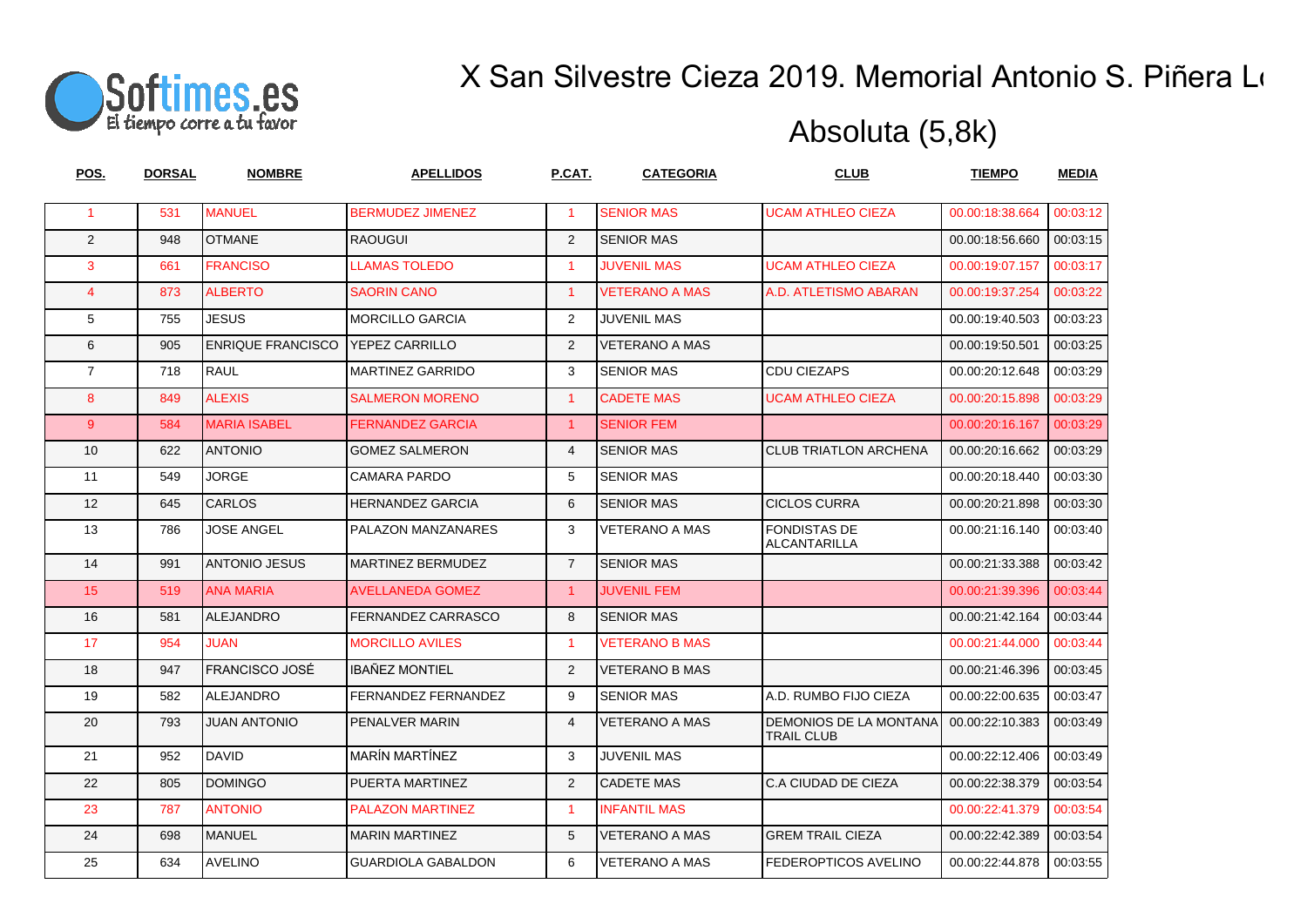

| 26 | 590 | <b>MARIO</b>        | <b>FERNANDEZ MOROTE</b>     | 3                    | <b>CADETE MAS</b>     | <b>UCAM ATHLEO CIEZA</b>                    | 00.00:22:54.627 | 00:03:57 |
|----|-----|---------------------|-----------------------------|----------------------|-----------------------|---------------------------------------------|-----------------|----------|
| 27 | 958 | <b>DAVID</b>        | MARÍN LÓPEZ                 | $\overline{7}$       | <b>VETERANO A MAS</b> |                                             | 00.00:22:56.626 | 00:03:57 |
| 28 | 604 | <b>I</b> MIGUEL     | <b>GARCIA LOPEZ</b>         | $\overline{4}$       | <b>CADETE MAS</b>     |                                             | 00.00:22:57.627 | 00:03:57 |
| 29 | 796 | MANUEL              | VILLALBA MONTIEL            | 3                    | <b>VETERANO B MAS</b> |                                             | 00.00:23:02.125 | 00:03:58 |
| 30 | 974 | ALEJANDRO           | SÁNCHEZ LÓPEZ               | 10                   | <b>SENIOR MAS</b>     |                                             | 00.00:23:02.876 | 00:03:58 |
| 31 | 883 | <b>JUAN ANTONIO</b> | <b>SEGURA LOPEZ</b>         | 8                    | <b>VETERANO A MAS</b> |                                             | 00.00:23:03.136 | 00:03:58 |
| 32 | 514 | <b>IMANOLO</b>      | AROCA LOPEZ                 | $\overline{4}$       | <b>VETERANO B MAS</b> | <b>GREM TRAIL CIEZA</b>                     | 00.00:23:05.633 | 00:03:58 |
| 33 | 985 | <b>ERNESTO</b>      | MORENO VÁZQUEZ              | 9                    | <b>VETERANO A MAS</b> |                                             | 00.00:23:05.893 | 00:03:58 |
| 34 | 776 | <b>OLIANJU</b>      | <b>ORTIZ ABELLAN</b>        | 10                   | <b>VETERANO A MAS</b> | SAN JAVIER TEAM                             | 00.00:23:11.374 | 00:03:59 |
| 35 | 520 | <b>IRENE</b>        | <b>AVELLANEDA GOMEZ</b>     | $\blacktriangleleft$ | <b>INFANTIL FEM</b>   |                                             | 00.00:23:16.624 | 00:04:00 |
| 36 | 564 | PASCUAL             | <b>CIFUENTES SANTOS</b>     | 5                    | <b>VETERANO B MAS</b> |                                             | 00.00:23:22.373 | 00:04:01 |
| 37 | 839 | <b>ALFONSO</b>      | <b>SALAR ORTEGA</b>         | 6                    | <b>VETERANO B MAS</b> |                                             | 00.00:23:22.877 | 00:04:01 |
| 38 | 981 | <b>PABLO</b>        | PUERTAS GALINDO             | 11                   | <b>SENIOR MAS</b>     |                                             | 00.00:23:24.888 | 00:04:02 |
| 39 | 818 | <b>BEATRIZ</b>      | <b>RIOS MORATA</b>          | $\overline{1}$       | <b>VETERANO A FEM</b> | <b>GRUPO ALCARAZ</b>                        | 00.00:23:32.371 | 00:04:03 |
| 40 | 799 | <b>PEDRO</b>        | PINERA IZQUIERDO            | 11                   | VETERANO A MAS        | DEMONIOS DE LA MONTANA<br><b>TRAIL CLUB</b> | 00.00:23:42.620 | 00:04:05 |
| 41 | 621 | <b>JOSE ANTONIO</b> | GOMEZ MOTOS                 | 12                   | <b>SENIOR MAS</b>     | <b>UCAM ATHLEO CIEZA</b>                    | 00.00:23:49.619 | 00:04:06 |
| 42 | 858 | <b>MARIO</b>        | SANCHEZ PENALVA             | $\overline{4}$       | <b>JUVENIL MAS</b>    |                                             | 00.00:23:50.123 | 00:04:06 |
| 43 | 592 | <b>JUAN</b>         | FERNANDEZ SAORIN            | $\overline{7}$       | <b>VETERANO B MAS</b> |                                             | 00.00:23:52.120 | 00:04:06 |
| 44 | 502 | <b>ANTONIO</b>      | <b>ABELLAN MARIN</b>        | 5                    | <b>JUVENIL MAS</b>    |                                             | 00.00:23:55.369 | 00:04:07 |
| 45 | 988 | JUAN A°             | ALARCÓN ORTIZ               | 13                   | <b>SENIOR MAS</b>     |                                             | 00.00:24:01.868 | 00:04:08 |
| 46 | 587 | <b>JUAN</b>         | FERNANDEZ MARTINEZ          | 14                   | <b>SENIOR MAS</b>     | <b>C.D. RUNTRITON</b><br><b>CARTAGENA</b>   | 00.00:24:04.868 | 00:04:09 |
| 47 | 959 | <b>JOSÉ ANTONIO</b> | PIÑERA JIMÉNEZ              | 12                   | <b>VETERANO A MAS</b> |                                             | 00.00:24:05.887 | 00:04:09 |
| 48 | 861 | <b>JAVIER</b>       | <b>SANCHEZ RUBIO</b>        | 13                   | <b>VETERANO A MAS</b> | <b>CIEZA TRAIL</b>                          | 00.00:24:06.617 | 00:04:09 |
| 49 | 921 | <b>BORJA</b>        | CAMACHO MORCILLO            | 6                    | <b>JUVENIL MAS</b>    |                                             | 00.00:24:08.663 | 00:04:09 |
| 50 | 847 | <b>FRANCISCO</b>    | <b>SALMERON LUCAS</b>       | 14                   | <b>VETERANO A MAS</b> | CIEZA TRAIL                                 | 00.00:24:10.134 | 00:04:10 |
| 51 | 630 | <b>I</b> LUIS       | <b>GUARDIOLA AVELLANEDA</b> | 5                    | <b>CADETE MAS</b>     |                                             | 00.00:24:11.628 | 00:04:10 |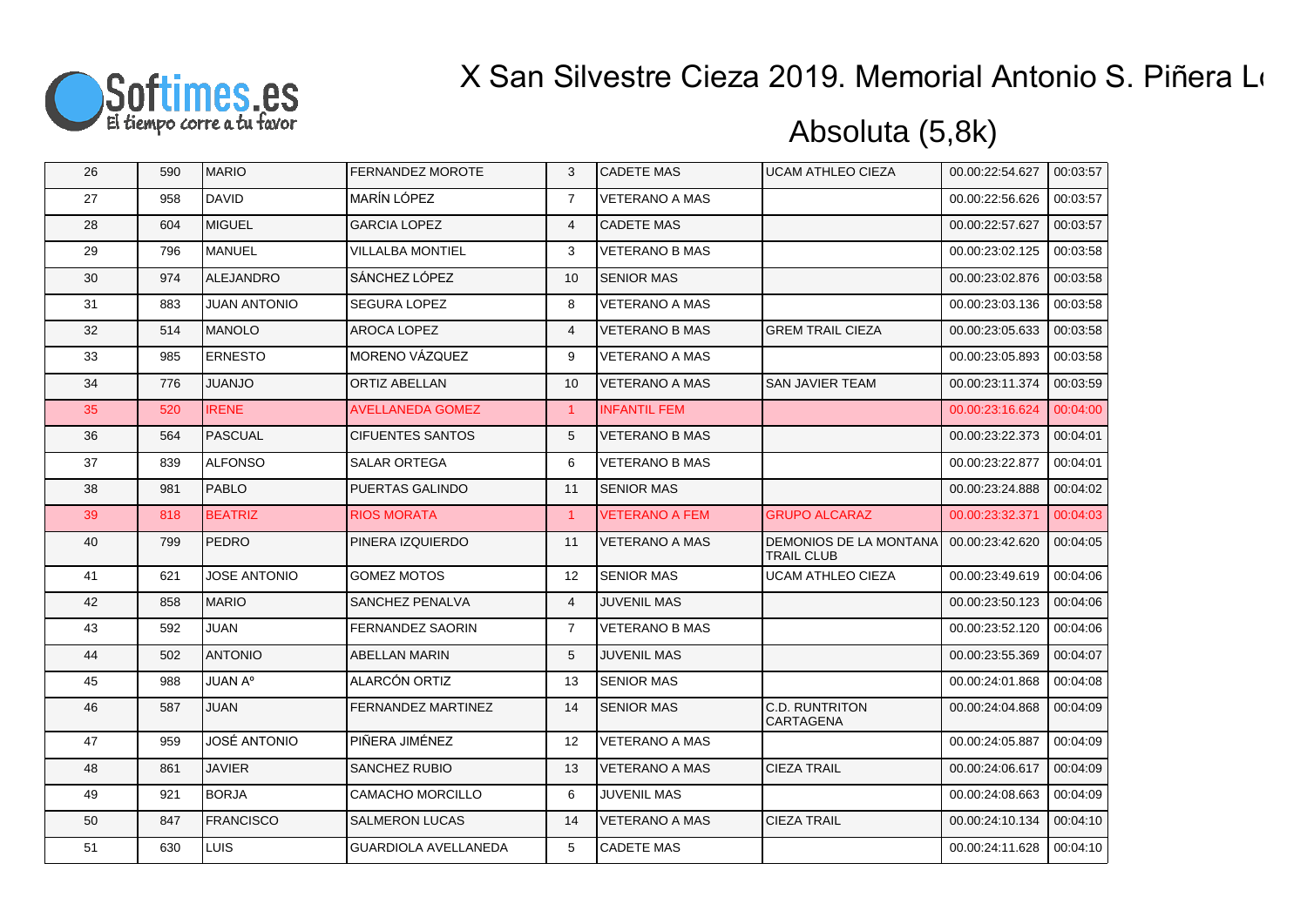

| 52 | 697 | <b>IVAN</b>           | <b>MARIN MARTINEZ</b>     | 6              | <b>CADETE MAS</b>     | <b>UCAM ATHLEO CIEZA</b>                          | 00.00:24:12.149 | 00:04:10 |
|----|-----|-----------------------|---------------------------|----------------|-----------------------|---------------------------------------------------|-----------------|----------|
| 53 | 874 | <b>RUBEN</b>          | <b>SAORIN CANTERO</b>     | 15             | <b>SENIOR MAS</b>     | C.A. TORRE PACHECO                                | 00.00:24:14.143 | 00:04:10 |
| 54 | 927 | <b>RAFAEL</b>         | BERMÚDEZ JIMÉNEZ          | $\overline{7}$ | <b>JUVENIL MAS</b>    |                                                   | 00.00:24:15.866 | 00:04:11 |
| 55 | 569 | MANUEL                | DATO CARRILLO             | 15             | <b>VETERANO A MAS</b> | CIEZAVERTICAL                                     | 00.00:24:24.365 | 00:04:12 |
| 56 | 563 | <b>MAXIMO</b>         | <b>CASTANO PENALVA</b>    | 16             | <b>VETERANO A MAS</b> |                                                   | 00.00:24:25.117 | 00:04:12 |
| 57 | 618 | RAUL                  | <b>GOMEZ GOMEZ</b>        | 17             | VETERANO A MAS        | A.D. ATLETISMO ABARAN                             | 00.00:24:28.622 | 00:04:13 |
| 58 | 901 | <b>CONCEPCION</b>     | <b>VILLA BALLESTEROS</b>  | 2              | <b>VETERANO A FEM</b> |                                                   | 00.00:24:29.123 | 00:04:13 |
| 59 | 739 | <b>CRISTINA</b>       | <b>MAYOL LOPEZ</b>        | 2              | <b>SENIOR FEM</b>     | <b>CLUB TRIATLON ARCHENA</b>                      | 00.00:24:29.369 | 00:04:13 |
| 60 | 949 | <b>I</b> DAIVA        | <b>MOTUZYTE</b>           | 8              | <b>VETERANO B MAS</b> |                                                   | 00.00:24:31.118 | 00:04:13 |
| 61 | 664 | <b>ABEL</b>           | LOPEZ GOMEZ               | 16             | <b>SENIOR MAS</b>     |                                                   | 00.00:24:42.612 | 00:04:15 |
| 62 | 853 | <b>RICARDO</b>        | SANCHEZ BERNAL            | $\overline{7}$ | <b>CADETE MAS</b>     | <b>UCAM ATHLEO CIEZA</b>                          | 00.00:24:44.136 | 00:04:15 |
| 63 | 806 | <b>SONIA</b>          | <b>QUIJADA BUENDIA</b>    | 3              | <b>VETERANO A FEM</b> | <b>SAN JAVIER TEAM</b>                            | 00.00:24:46.162 | 00:04:16 |
| 64 | 593 | <b>JOSE ANTONIO</b>   | FERNANDEZ VILLA           | 9              | VETERANO B MAS        | <b>GRUPO ALCARAZ</b>                              | 00.00:24:48.636 | 00:04:16 |
| 65 | 971 | <b>GUILLERMO</b>      | CAMACHO GONZÁLEZ          | 8              | <b>CADETE MAS</b>     |                                                   | 00.00:24:51.627 | 00:04:17 |
| 66 | 922 | DAVID                 | HERNÁNDEZ ABELLÁN         | 8              | <b>JUVENIL MAS</b>    |                                                   | 00.00:24:52.624 | 00:04:17 |
| 67 | 603 | <b>CARLOS</b>         | <b>GARCIA LOPEZ</b>       | 9              | <b>CADETE MAS</b>     |                                                   | 00.00:24:55.626 | 00:04:17 |
| 68 | 753 | <b>JESUS</b>          | <b>MORALES MOROTE</b>     | 10             | <b>CADETE MAS</b>     |                                                   | 00.00:24:55.772 | 00:04:17 |
| 69 | 577 | <b>AURELIEN</b>       | <b>DUROND</b>             | 17             | <b>SENIOR MAS</b>     |                                                   | 00.00:24:57.869 | 00:04:18 |
| 70 | 979 | JESÚS                 | SÁNCHEZ GUARDIOLA         | 18             | <b>VETERANO A MAS</b> |                                                   | 00.00:25:00.609 | 00:04:18 |
| 71 | 970 | <b>FEDERICO</b>       | MARTÍNEZ MARÍN            | 19             | <b>VETERANO A MAS</b> |                                                   | 00.00:25:01.113 | 00:04:18 |
| 72 | 522 | <b>IGNACIO JOSE</b>   | <b>BALLESTEROS GARCIA</b> | 20             | <b>VETERANO A MAS</b> | <b>CLUB TRIATLON ERGOBIKE-</b><br><b>MANUBIKE</b> | 00.00:25:01.409 | 00:04:18 |
| 73 | 667 | ANGEL                 | LOPEZ PEREZ               | 21             | <b>VETERANO A MAS</b> |                                                   | 00.00:25:01.898 | 00:04:18 |
| 74 | 938 | <b>RAFAEL</b>         | ORTIZ TOLEDO              | 11             | <b>CADETE MAS</b>     |                                                   | 00.00:25:09.859 | 00:04:20 |
| 75 | 726 | <b>JAVIER</b>         | <b>MARTINEZ MARIN</b>     | 12             | <b>CADETE MAS</b>     |                                                   | 00.00:25:11.358 | 00:04:20 |
| 76 | 750 | ANGEL                 | <b>MONTIEL CANO</b>       | 13             | <b>CADETE MAS</b>     | <b>UCAM ATHLEO CIEZA</b>                          | 00.00:25:16.368 | 00:04:21 |
| 77 | 631 | <b>JUAN FRANCISCO</b> | <b>GUARDIOLA BERNAL</b>   | 22             | <b>VETERANO A MAS</b> |                                                   | 00.00:25:18.370 | 00:04:21 |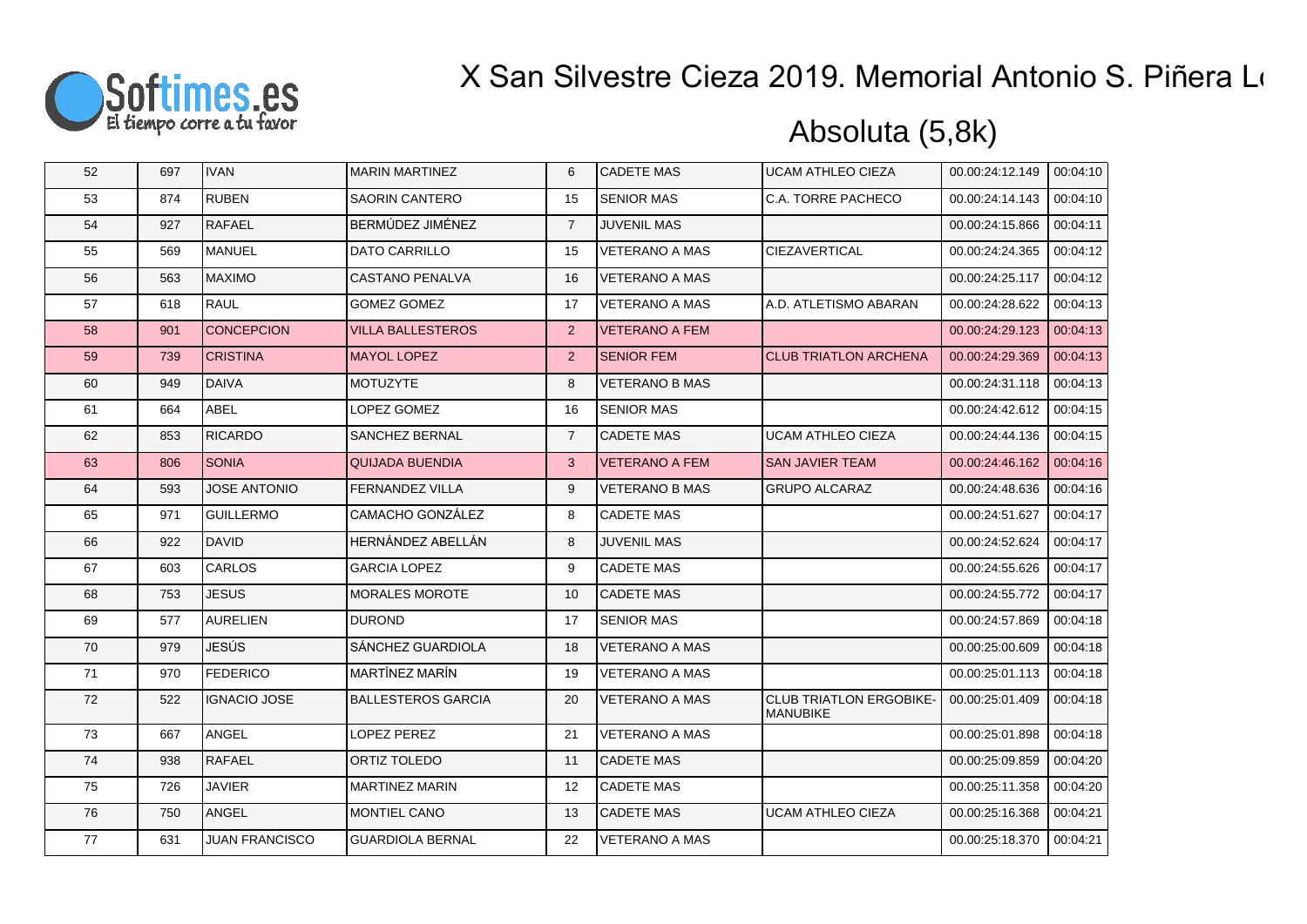

| 78  | 775 | <b>FRANCISCO JOSE</b> | <b>ORTEGA RIOS</b>       | 2              | <b>INFANTIL MAS</b>   | <b>UCAM ATHLEO CIEZA</b> | 00.00:25:18.877 | 00:04:21 |
|-----|-----|-----------------------|--------------------------|----------------|-----------------------|--------------------------|-----------------|----------|
| 79  | 708 | <b>SANTOS</b>         | <b>MARIN VALLES</b>      | 18             | <b>SENIOR MAS</b>     |                          | 00.00:25:22.607 | 00:04:22 |
| 80  | 707 | <b>ELOY</b>           | <b>MARIN VALLES</b>      | 19             | <b>SENIOR MAS</b>     |                          | 00.00:25:23.857 | 00:04:22 |
| 81  | 732 | <b>JOSE MANUEL</b>    | <b>MARTINEZ MORCILLO</b> | 20             | <b>SENIOR MAS</b>     |                          | 00.00:25:32.356 | 00:04:24 |
| 82  | 904 | <b>JOAQUIN</b>        | YELO FERNANDEZ           | 21             | <b>SENIOR MAS</b>     | <b>RAJAOS RUNNERS</b>    | 00.00:25:37.105 | 00:04:25 |
| 83  | 893 | <b>LUCIA</b>          | <b>TOLEDO LOPEZ</b>      | $\mathbf{1}$   | <b>CADETE FEM</b>     | <b>UCAM ATHLEO CIEZA</b> | 00.00:25:37.635 | 00:04:25 |
| 84  | 585 | <b>FRANCISCO</b>      | <b>FERNANDEZ GINENEZ</b> | 23             | <b>VETERANO A MAS</b> |                          | 00.00:25:40.855 | 00:04:25 |
| 85  | 638 | <b>ANTONIO</b>        | <b>GUARDIOLA VILLA</b>   | 24             | <b>VETERANO A MAS</b> | SAN JAVIER TEAM          | 00.00:25:43.113 | 00:04:26 |
| 86  | 857 | <b>JOSE ANGEL</b>     | <b>SANCHEZ MARTIN</b>    | 22             | <b>SENIOR MAS</b>     |                          | 00.00:25:43.364 | 00:04:26 |
| 87  | 690 | <b>ALBERTO</b>        | <b>MARIN CANOVAS</b>     | 23             | <b>SENIOR MAS</b>     |                          | 00.00:26:01.602 | 00:04:29 |
| 88  | 646 | <b>MARIA</b>          | <b>HERRERA AVILES</b>    | $\mathbf{3}$   | <b>SENIOR FEM</b>     |                          | 00.00:26:03.644 | 00:04:29 |
| 89  | 830 | JAIME                 | <b>RUIZ MARIN</b>        | 14             | <b>CADETE MAS</b>     |                          | 00.00:26:04.610 | 00:04:29 |
| 90  | 778 | <b>GABRIEL</b>        | ORTIZ ANGOSTO            | 25             | <b>VETERANO A MAS</b> | PRODUCTOS GOL            | 00.00:26:05.633 | 00:04:29 |
| 91  | 887 | <b>CRISTIAN</b>       | <b>SEMITIEL ORTIZ</b>    | 24             | <b>SENIOR MAS</b>     |                          | 00.00:26:06.356 | 00:04:30 |
| 92  | 511 | <b>BARTOLOME</b>      | AROCA BALSALOBRE         | 10             | <b>VETERANO B MAS</b> |                          | 00.00:26:06.608 | 00:04:30 |
| 93  | 923 | ANTONIO JESÚS         | <b>LUCAS GIL</b>         | 26             | <b>VETERANO A MAS</b> |                          | 00.00:26:06.870 | 00:04:30 |
| 94  | 840 | PASCUAL               | <b>SALAS GARCIA</b>      | 25             | <b>SENIOR MAS</b>     |                          | 00.00:26:08.383 | 00:04:30 |
| 95  | 768 | <b>MANUEL</b>         | <b>MOTOS ABOLAFIO</b>    | 11             | <b>VETERANO B MAS</b> |                          | 00.00:26:12.366 | 00:04:31 |
| 96  | 552 | RUBEN                 | <b>CANO HERNANDEZ</b>    | 26             | <b>SENIOR MAS</b>     |                          | 00.00:26:13.610 | 00:04:31 |
| 97  | 550 | MIGUEL                | CANO CANOVAS             | 3              | <b>INFANTIL MAS</b>   | <b>GRUPO ALCARAZ</b>     | 00.00:26:14.129 | 00:04:31 |
| 98  | 963 | F° JAVIER             | <b>AVELLANEDA EGEA</b>   | 12             | <b>VETERANO B MAS</b> |                          | 00.00:26:14.878 | 00:04:31 |
| 99  | 962 | <b>BIENVENIDO</b>     | LÓPEZ EGEA               | 27             | <b>VETERANO A MAS</b> |                          | 00.00:26:15.616 | 00:04:31 |
| 100 | 759 | <b>ANTONIO</b>        | <b>MORENO AROCA</b>      | 27             | <b>SENIOR MAS</b>     |                          | 00.00:26:24.349 | 00:04:33 |
| 101 | 906 | <b>CRISTIAN</b>       | YUSTE                    | 15             | <b>CADETE MAS</b>     |                          | 00.00:26:25.351 | 00:04:33 |
| 102 | 656 | <b>JUAN</b>           | <b>IBANEZ PINERA</b>     | $\overline{4}$ | <b>INFANTIL MAS</b>   |                          | 00.00:26:26.403 | 00:04:33 |
| 103 | 986 | <b>JORGE</b>          | CAMACHO YUSTE            | 16             | <b>CADETE MAS</b>     |                          | 00.00:26:27.117 | 00:04:33 |
| 104 | 557 | <b>DIEGO JOSE</b>     | <b>CARRILLO GUIRADO</b>  | 5              | <b>INFANTIL MAS</b>   |                          | 00.00:26:27.387 | 00:04:33 |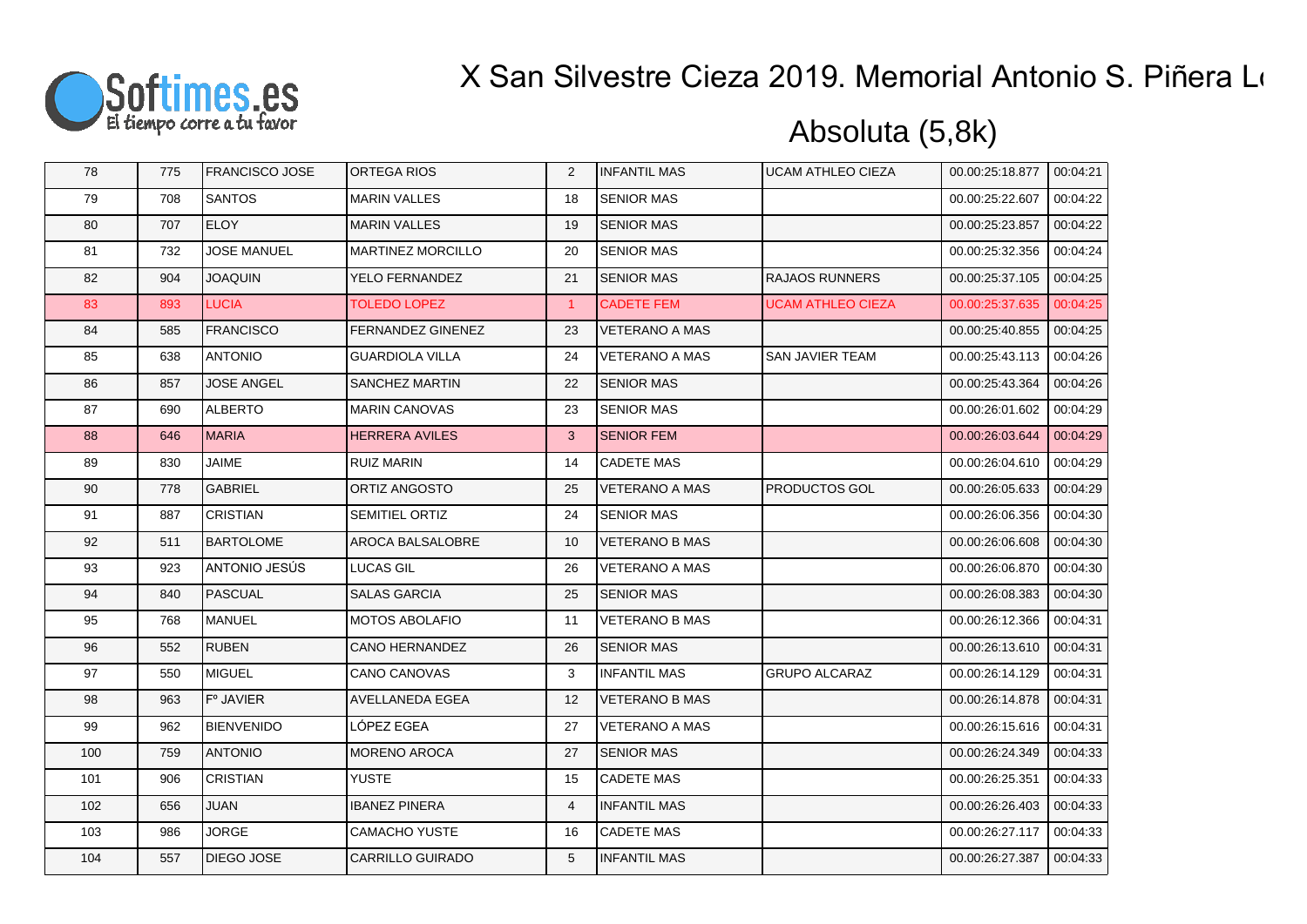

| 105 | 957 | <b>ALEJANDRO</b>      | <b>GARCÍA MARÍN</b>      | 6              | <b>INFANTIL MAS</b>   |                             | 00.00:26:27.604 | 00:04:33 |
|-----|-----|-----------------------|--------------------------|----------------|-----------------------|-----------------------------|-----------------|----------|
| 106 | 652 | <b>CRISTIAN</b>       | HERRERA SANCHEZ          | 28             | <b>SENIOR MAS</b>     | <b>BRIGADA PARACAIDISTA</b> | 00.00:26:28.616 | 00:04:33 |
| 107 | 525 | <b>IGNACIO</b>        | <b>BALSALOBRE TURPIN</b> | 28             | <b>VETERANO A MAS</b> |                             | 00.00:26:32.358 | 00:04:34 |
| 108 | 724 | <b>RAFAEL</b>         | <b>MARTINEZ MANDA</b>    | 13             | <b>VETERANO B MAS</b> |                             | 00.00:26:38.097 | 00:04:35 |
| 109 | 832 | <b>FRANCISCO JOSE</b> | RUIZ MARTINEZ            | 17             | <b>CADETE MAS</b>     |                             | 00.00:26:42.121 | 00:04:36 |
| 110 | 761 | <b>ROCIO</b>          | <b>MORENO GARCIA</b>     | 2              | <b>INFANTIL FEM</b>   | <b>UCAM ATHLEO CIEZA</b>    | 00.00:26:44.350 | 00:04:36 |
| 111 | 864 | <b>VALERIA</b>        | SANCHEZ VAZQUEZ          | $\mathbf{3}$   | <b>INFANTIL FEM</b>   | <b>UCAM ATHLEO CIEZA</b>    | 00.00:26:44.504 | 00:04:36 |
| 112 | 660 | PILI                  | <b>JUAREZ MARTINEZ</b>   | $\overline{4}$ | <b>VETERANO A FEM</b> |                             | 00.00:26:45.598 | 00:04:36 |
| 113 | 665 | FRANCISCO MANUEL      | LOPEZ GUARDIOLA          | 29             | <b>VETERANO A MAS</b> | <b>ATALAYA BIKERS TEAM</b>  | 00.00:26:47.107 | 00:04:37 |
| 114 | 934 | <b>LUCAS</b>          | SALMERÓN ORTEGA          | $\overline{7}$ | <b>INFANTIL MAS</b>   |                             | 00.00:26:52.095 | 00:04:37 |
| 115 | 619 | <b>JESUS</b>          | <b>GOMEZ MARTINEZ</b>    | 30             | <b>VETERANO A MAS</b> |                             | 00.00:26:52.353 | 00:04:37 |
| 116 | 605 | PEDRO MIGUEL          | <b>GARCIA MARTINEZ</b>   | 31             | <b>VETERANO A MAS</b> |                             | 00.00:26:53.369 | 00:04:38 |
| 117 | 869 | <b>JOEL</b>           | SANTOS CABALLERO         | 18             | <b>CADETE MAS</b>     | CIEZA F.S.                  | 00.00:26:53.521 | 00:04:38 |
| 118 | 589 | <b>DARIO</b>          | <b>FERNANDEZ MOROTE</b>  | 9              | <b>JUVENIL MAS</b>    | <b>UCAM ATHLEO CIEZA</b>    | 00.00:26:55.129 | 00:04:38 |
| 119 | 916 | ADRIÁN                | LUCAS PENALVA            | 29             | <b>SENIOR MAS</b>     |                             | 00.00:26:56.609 | 00:04:38 |
| 120 | 815 | <b>JOSE</b>           | <b>RIOS AUNON</b>        | 32             | <b>VETERANO A MAS</b> |                             | 00.00:26:59.855 | 00:04:39 |
| 121 | 937 | <b>GUILLERMO</b>      | <b>GARCÍA HERNÁNDEZ</b>  | 30             | <b>SENIOR MAS</b>     |                             | 00.00:27:01.594 | 00:04:39 |
| 122 | 816 | <b>JESUS</b>          | RIOS GARCIA              | 33             | <b>VETERANO A MAS</b> |                             | 00.00:27:01.743 | 00:04:39 |
| 123 | 919 | TOMÁS                 | <b>MORENO LOZANO</b>     | 14             | <b>VETERANO B MAS</b> |                             | 00.00:27:02.128 | 00:04:39 |
| 124 | 972 | <b>JOSÉ A°</b>        | ANGOSTO SALMERÓN         | 31             | <b>SENIOR MAS</b>     |                             | 00.00:27:05.625 | 00:04:40 |
| 125 | 560 | <b>RAFAEL</b>         | CARRILLO VALVERDE        | 34             | <b>VETERANO A MAS</b> | <b>MTB LOS BIELAS</b>       | 00.00:27:11.843 | 00:04:41 |
| 126 | 907 | <b>JOSE ANTONIO</b>   | YUSTE MARIN              | 35             | <b>VETERANO A MAS</b> | LOS BIELAS                  | 00.00:27:11.992 | 00:04:41 |
| 127 | 657 | <b>FRANCISCO</b>      | <b>IBANEZ SANDOVAL</b>   | 15             | <b>VETERANO B MAS</b> |                             | 00.00:27:13.347 | 00:04:41 |
| 128 | 836 | <b>ANTONIO</b>        | RUIZ POZO                | 8              | <b>INFANTIL MAS</b>   |                             | 00.00:27:13.391 | 00:04:41 |
| 129 | 961 | <b>ELISEO</b>         | SÁNCHEZ GIL              | 36             | <b>VETERANO A MAS</b> |                             | 00.00:27:18.602 | 00:04:42 |
| 130 | 960 | F° PASCUAL            | FERNÁNDEZ BERNAL         | 37             | <b>VETERANO A MAS</b> |                             | 00.00:27:19.842 | 00:04:42 |
| 131 | 573 | MANUEL                | DE CASTRO NOGALES        | 16             | <b>VETERANO B MAS</b> | <b>INACUA TRIATLON</b>      | 00.00:27:23.093 | 00:04:43 |
|     |     |                       |                          |                |                       |                             |                 |          |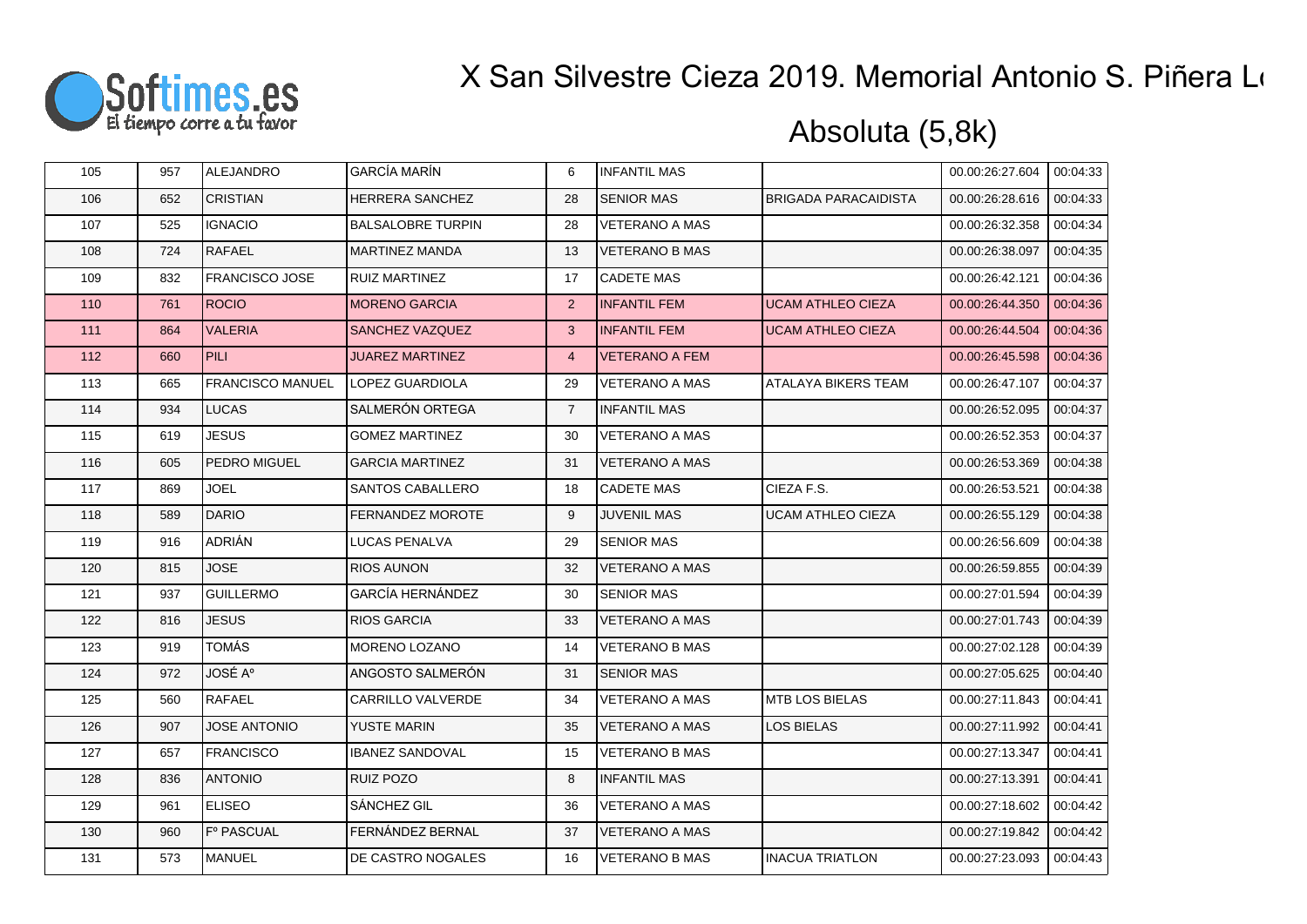

| 132 | 850 | <b>EDUARDO</b>              | <b>SALMERON TURPIN</b>    | 38              | <b>VETERANO A MAS</b> |                          | 00.00:27:34.090 | 00:04:45 |
|-----|-----|-----------------------------|---------------------------|-----------------|-----------------------|--------------------------|-----------------|----------|
| 133 | 914 | JOSÉ MANUEL                 | MORCILLO SALMERÓN         | 19              | <b>CADETE MAS</b>     |                          | 00.00:27:35.099 | 00:04:45 |
| 134 | 831 | <b>FRANCISCO JOSE</b>       | <b>RUIZ MARTINEZ</b>      | 17              | <b>VETERANO B MAS</b> |                          | 00.00:27:36.590 | 00:04:45 |
| 135 | 649 | MANUEL                      | <b>HERRERA LUCAS</b>      | 39              | <b>VETERANO A MAS</b> |                          | 00.00:27:36.859 | 00:04:45 |
| 136 | 662 | <b>RICARDO</b>              | LOPEZ BLEDA               | 20              | <b>CADETE MAS</b>     |                          | 00.00:27:39.098 | 00:04:46 |
| 137 | 559 | <b>MARIA ANTONIA</b>        | <b>CARRILLO SAORIN</b>    | $\overline{4}$  | <b>INFANTIL FEM</b>   | <b>UCAM ATHLEO CIEZA</b> | 00.00:27:46.088 | 00:04:47 |
| 138 | 648 | <b>JOAQUIN</b>              | <b>HERRERA GARCIA</b>     | 10              | <b>JUVENIL MAS</b>    |                          | 00.00:27:52.337 | 00:04:48 |
| 139 | 945 | <b>I</b> HUGO               | <b>MORCILLO GÓMEZ</b>     | 9               | <b>INFANTIL MAS</b>   |                          | 00.00:27:52.862 | 00:04:48 |
| 140 | 881 | MÂ <sup>ª</sup> CONSOLACION | <b>SARABIA CONTRERAS</b>  | $\overline{4}$  | <b>SENIOR FEM</b>     |                          | 00.00:28:09.335 | 00:04:51 |
| 141 | 623 | <b>FELIX</b>                | <b>GOMEZ SANCHEZ</b>      | 18              | <b>VETERANO B MAS</b> |                          | 00.00:28:11.835 | 00:04:51 |
| 142 | 813 | <b>JOSE MANUEL</b>          | <b>RAMOS SANCHEZ</b>      | 40              | <b>VETERANO A MAS</b> | <b>IN-PUBLIC</b>         | 00.00:28:11.858 | 00:04:51 |
| 143 | 529 | <b>JOSE MARIA</b>           | <b>BELDA CANO</b>         | 19              | <b>VETERANO B MAS</b> |                          | 00.00:28:13.628 | 00:04:52 |
| 144 | 834 | DAVID                       | <b>RUIZ MORCILLO</b>      | 21              | <b>CADETE MAS</b>     |                          | 00.00:28:19.106 | 00:04:52 |
| 145 | 702 | <b>PEDRO</b>                | <b>MARIN ORTEGA</b>       | 22              | <b>CADETE MAS</b>     |                          | 00.00:28:19.836 | 00:04:53 |
| 146 | 556 | <b>ISMAEL</b>               | <b>CARRASCO GUARDIOLA</b> | 32              | <b>SENIOR MAS</b>     |                          | 00.00:28:25.583 | 00:04:54 |
| 147 | 574 | MANUEL                      | DE CASTRO SALMERON        | 10              | <b>INFANTIL MAS</b>   |                          | 00.00:28:26.083 | 00:04:54 |
| 148 | 865 | <b>ANTONIO</b>              | SANCHEZ VAZQUEZ           | 23              | <b>CADETE MAS</b>     | <b>UCAM ATHLEO CIEZA</b> | 00.00:28:26.392 | 00:04:54 |
| 149 | 969 | <b>JOSÉ BASILIO</b>         | <b>GÓMEZ SÁNCHEZ</b>      | 33              | <b>SENIOR MAS</b>     |                          | 00.00:28:31.851 | 00:04:55 |
| 150 | 866 | DAVID                       | SANTAMARIA GOMEZ          | 34              | <b>SENIOR MAS</b>     |                          | 00.00:28:32.367 | 00:04:55 |
| 151 | 548 | <b>JOSE</b>                 | CAMACHO VILLALBA          | 20              | <b>VETERANO B MAS</b> |                          | 00.00:28:34.594 | 00:04:55 |
| 152 | 748 | <b>JULIA</b>                | <b>MONGE CORREDOR</b>     | $5\phantom{.0}$ | <b>SENIOR FEM</b>     |                          | 00.00:28:34.636 | 00:04:55 |
| 153 | 644 | <b>SILVESTRE</b>            | <b>HERNANDEZ CANO</b>     | 41              | <b>VETERANO A MAS</b> |                          | 00.00:28:39.081 | 00:04:56 |
| 154 | 943 | <b>FRANCISCO JESÚS</b>      | <b>SEGUÍ CAMACHO</b>      | 35              | <b>SENIOR MAS</b>     |                          | 00.00:28:40.331 | 00:04:56 |
| 155 | 827 | <b>JOSE JESUS</b>           | <b>RUIZ CARRASCO</b>      | 42              | <b>VETERANO A MAS</b> |                          | 00.00:28:42.080 | 00:04:56 |
| 156 | 774 | <b>ANTONIO</b>              | <b>ORTEGA MIRALLES</b>    | 21              | <b>VETERANO B MAS</b> |                          | 00.00:28:43.616 | 00:04:57 |
| 157 | 606 | <b>JESUS MANUEL</b>         | <b>GARCIA MARTINEZ</b>    | 43              | <b>VETERANO A MAS</b> |                          | 00.00:28:45.359 | 00:04:57 |
|     |     |                             |                           |                 |                       |                          |                 |          |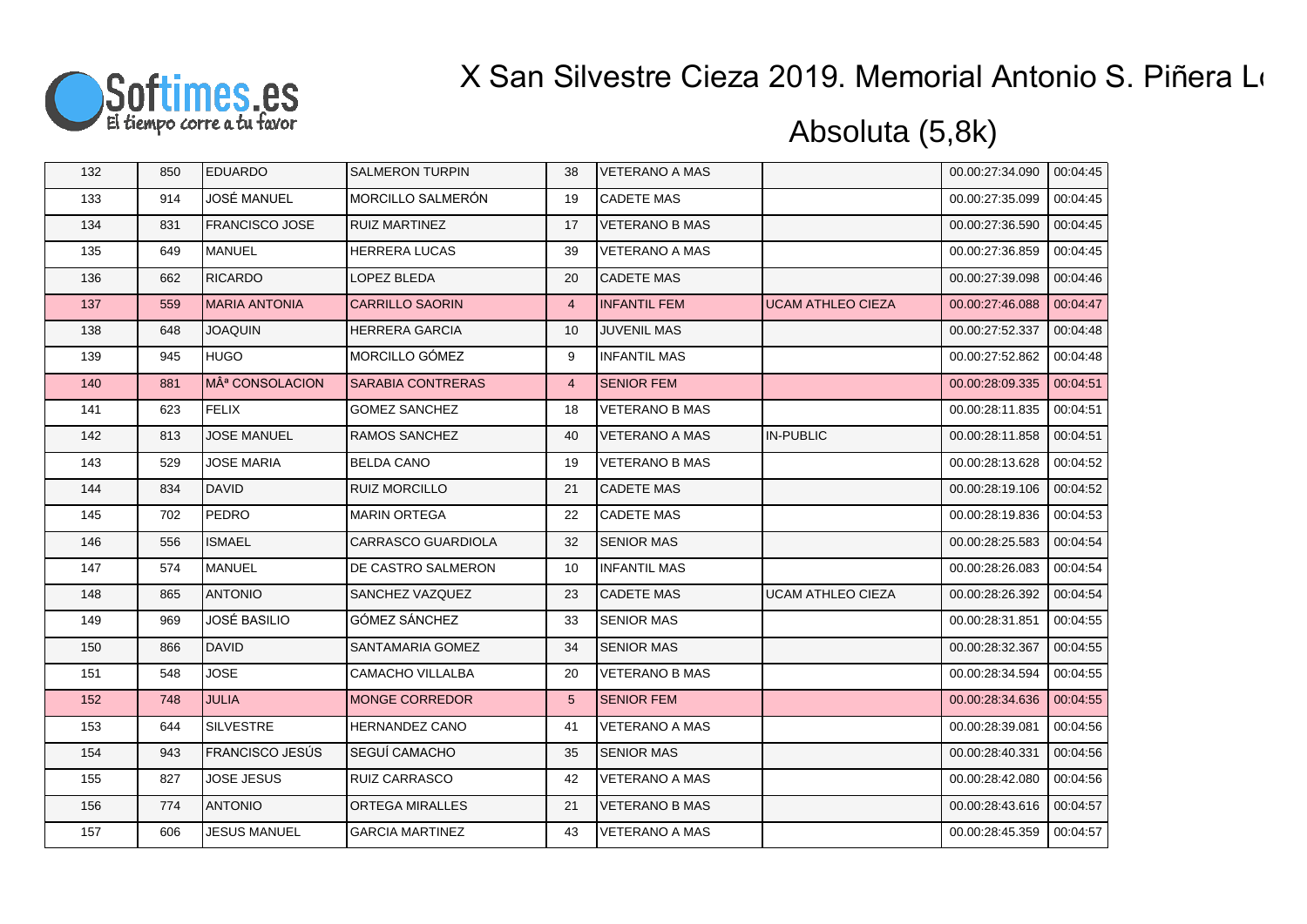

| 158 | 640 | <b>MARTINEZ</b><br>VALENZUELA | <b>GUILLERMO</b>           | 44             | <b>VETERANO A MAS</b> |                                       | 00.00:28:46.343 | 00:04:57 |
|-----|-----|-------------------------------|----------------------------|----------------|-----------------------|---------------------------------------|-----------------|----------|
| 159 | 580 | <b>JUAN CARLOS</b>            | <b>FAJARDO GOMEZ</b>       | 22             | <b>VETERANO B MAS</b> |                                       | 00.00:28:52.329 | 00:04:58 |
| 160 | 629 | MIGUEL                        | <b>GUAL PEREZ-TEMPLADO</b> | 45             | <b>VETERANO A MAS</b> |                                       | 00.00:28:58.828 | 00:04:59 |
| 161 | 673 | <b>JOSE MANUEL</b>            | LORENZO SALMERON           | 36             | <b>SENIOR MAS</b>     |                                       | 00.00:29:00.581 | 00:05:00 |
| 162 | 740 | <b>JOSE MANUEL</b>            | <b>MEDINA MOLINA</b>       | 23             | <b>VETERANO B MAS</b> | <b>GREM TRAIL CIEZA</b>               | 00.00:29:00.732 | 00:05:00 |
| 163 | 846 | <b>PEDRO</b>                  | SALMERON LUCAS             | 46             | <b>VETERANO A MAS</b> |                                       | 00.00:29:07.577 | 00:05:01 |
| 164 | 767 | <b>ALVARO</b>                 | <b>MOROTE VILLA</b>        | 24             | <b>CADETE MAS</b>     |                                       | 00.00:29:07.839 | 00:05:01 |
| 165 | 613 | <b>VICTOR</b>                 | <b>GIL LOPEZ</b>           | 37             | <b>SENIOR MAS</b>     | <b>MALVARICHE</b>                     | 00.00:29:08.111 | 00:05:01 |
| 166 | 951 | <b>EDUARDO</b>                | <b>GIMÉNEZ CAMPOS</b>      | 38             | <b>SENIOR MAS</b>     |                                       | 00.00:29:08.836 | 00:05:01 |
| 167 | 909 | <b>ENEKO</b>                  | RÍOS PÉREZ                 | 25             | <b>CADETE MAS</b>     |                                       | 00.00:29:09.091 | 00:05:01 |
| 168 | 713 | <b>MARIA DOLORES</b>          | <b>MARIN-ORDONEZ SOLER</b> | $5\phantom{1}$ | <b>VETERANO A FEM</b> |                                       | 00.00:29:11.133 | 00:05:01 |
| 169 | 880 | <b>ANTONIO</b>                | <b>SAORIN SANCHEZ</b>      | 11             | <b>INFANTIL MAS</b>   |                                       | 00.00:29:13.332 | 00:05:02 |
| 170 | 765 | <b>ANTONIO</b>                | <b>MORENO SANCHEZ</b>      | 24             | <b>VETERANO B MAS</b> | CIEZA ESCUELA DE<br><b>BALONCESTO</b> | 00.00:29:14.076 | 00:05:02 |
| 171 | 591 | JUAN JOSE                     | FERNANDEZ PINERA           | 47             | <b>VETERANO A MAS</b> |                                       | 00.00:29:14.591 | 00:05:02 |
| 172 | 763 | GONZALO                       | <b>MORENO MARIN</b>        | 26             | <b>CADETE MAS</b>     | CIEZA ESCUELA DE<br><b>BALONCESTO</b> | 00.00:29:17.838 | 00:05:03 |
| 173 | 875 | <b>JUAN MARIA</b>             | SAORIN CARRILLO            | 25             | <b>VETERANO B MAS</b> | <b>PIJOTRAIL</b>                      | 00.00:29:19.826 | 00:05:03 |
| 174 | 804 | <b>FRANCISCO</b>              | PINERA SALMERON            | 26             | <b>VETERANO B MAS</b> |                                       | 00.00:29:23.335 | 00:05:04 |
| 175 | 946 | <b>JOSEFINA</b>               | <b>YUSTE LUCAS</b>         | $\mathbf{1}$   | <b>VETERANO B FEM</b> |                                       | 00.00:29:24.087 | 00:05:04 |
| 176 | 686 | <b>IGNACIO</b>                | <b>MANAS GARCIA</b>        | 27             | <b>VETERANO B MAS</b> | C.A. VINOS DOP JUMILLA                | 00.00:29:31.574 | 00:05:05 |
| 177 | 978 | <b>HUGO</b>                   | PENALVA OLIVER             | 27             | <b>CADETE MAS</b>     |                                       | 00.00:29:33.824 | 00:05:05 |
| 178 | 679 | <b>MARIA DEL PILAR</b>        | <b>LUCAS GARCIA</b>        | 6              | <b>VETERANO A FEM</b> | A.D. ATLETISMO ABARAN                 | 00.00:29:36.823 | 00:05:06 |
| 179 | 752 | JUAN                          | <b>MORALES BERMUDEZ</b>    | 11             | <b>JUVENIL MAS</b>    |                                       | 00.00:29:37.823 | 00:05:06 |
| 180 | 680 | <b>JUAN ANTONIO</b>           | <b>LUCAS LEON</b>          | 48             | <b>VETERANO A MAS</b> |                                       | 00.00:29:38.091 | 00:05:06 |
| 181 | 912 | IMATÍAS                       | <b>VICENTE REVILLA</b>     | 28             | <b>VETERANO B MAS</b> |                                       | 00.00:29:41.573 | 00:05:07 |
| 182 | 710 | MANUEL                        | <b>MARIN VILLALBA</b>      | 29             | <b>VETERANO B MAS</b> |                                       | 00.00:29:43.573 | 00:05:07 |
| 183 | 953 | <b>ALICIA</b>                 | <b>MORENO FERNÁNDEZ</b>    | 49             | <b>VETERANO A MAS</b> |                                       | 00.00:29:48.571 | 00:05:08 |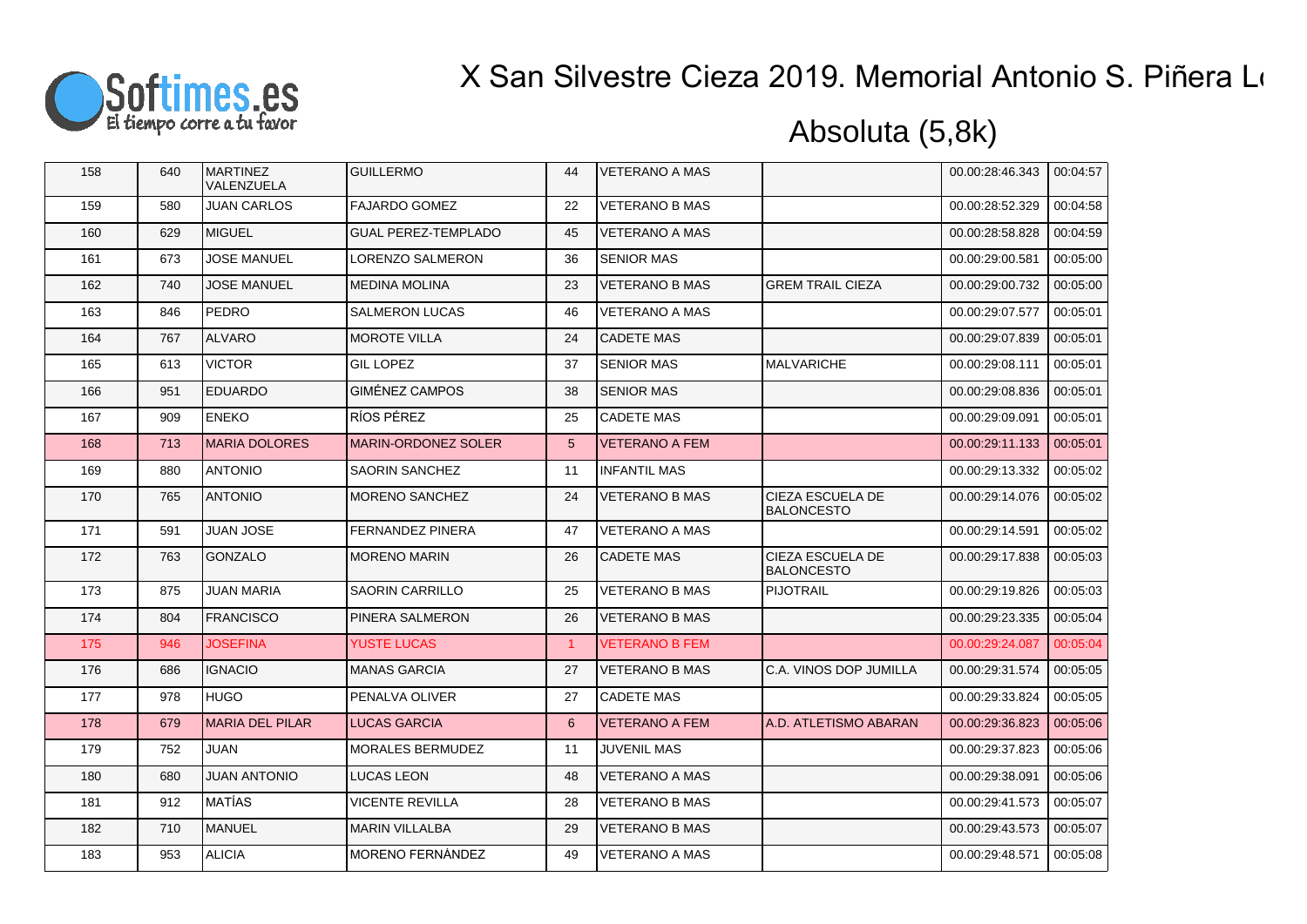

| 184 | 596 | <b>JOAQUIN</b>          | <b>GABALDON JULIA</b>   | 28             | <b>CADETE MAS</b>     | <b>VALVERDE TEAM</b>     | 00.00:29:51.321 | 00:05:08 |
|-----|-----|-------------------------|-------------------------|----------------|-----------------------|--------------------------|-----------------|----------|
| 185 | 562 | <b>ANTONIO JAVIER</b>   | <b>CASTANO MARTINEZ</b> | 39             | <b>SENIOR MAS</b>     |                          | 00.00:29:52.823 | 00:05:09 |
| 186 | 892 | <b>SCHELLONG</b>        | <b>SONJA</b>            | $\overline{7}$ | <b>VETERANO A FEM</b> |                          | 00.00:29:55.586 | 00:05:09 |
| 187 | 820 | JAVIER                  | <b>RIOS VELASCO</b>     | 50             | <b>VETERANO A MAS</b> |                          | 00.00:29:56.356 | 00:05:09 |
| 188 | 527 | <b>JOSE MANUEL</b>      | <b>BASTIDA RAMON</b>    | 30             | <b>VETERANO B MAS</b> |                          | 00.00:29:57.080 | 00:05:09 |
| 189 | 684 | <b>EDUARDO</b>          | LUCAS ORTEGA            | 40             | <b>SENIOR MAS</b>     | PICO PALA TEAM           | 00.00:30:00.070 | 00:05:10 |
| 190 | 714 | <b>GUILLERMO</b>        | <b>MARTINEZ</b>         | 41             | <b>SENIOR MAS</b>     |                          | 00.00:30:00.325 | 00:05:10 |
| 191 | 681 | <b>DANIEL</b>           | LUCAS MARIN             | 42             | <b>SENIOR MAS</b>     | PICO PALA TEAM           | 00.00:30:00.367 | 00:05:10 |
| 192 | 545 | <b>HUGO</b>             | <b>CAMACHO</b>          | 12             | <b>INFANTIL MAS</b>   |                          | 00.00:30:00.864 | 00:05:10 |
| 193 | 615 | PASCUAL                 | <b>GIMENEZ ORTEGA</b>   | 31             | <b>VETERANO B MAS</b> |                          | 00.00:30:01.072 | 00:05:10 |
| 194 | 735 | <b>ANA CRISTINA</b>     | <b>MARTINEZ RUIZ</b>    | 6              | <b>SENIOR FEM</b>     |                          | 00.00:30:03.855 | 00:05:11 |
| 195 | 654 | <b>FRANCISCO JAVIER</b> | <b>HORTELANO SAORIN</b> | 51             | VETERANO A MAS        |                          | 00.00:30:07.573 | 00:05:11 |
| 196 | 855 | <b>ELENA</b>            | SANCHEZ FERNANDEZ       | 2              | <b>JUVENIL FEM</b>    | <b>UCAM ATHLEO CIEZA</b> | 00.00:30:24.317 | 00:05:14 |
| 197 | 824 | <b>PATRICIA</b>         | <b>RUBIO</b>            | 8              | <b>VETERANO A FEM</b> |                          | 00.00:30:34.066 | 00:05:16 |
| 198 | 558 | <b>FRANCISCO JAVIER</b> | <b>CARRILLO LUCAS</b>   | 43             | <b>SENIOR MAS</b>     |                          | 00.00:30:39.315 | 00:05:17 |
| 199 | 676 | <b>FRANCISCO JAVIER</b> | <b>LUCAS FERNANDEZ</b>  | 52             | <b>VETERANO A MAS</b> |                          | 00.00:30:39.595 | 00:05:17 |
| 200 | 674 | <b>FRANCISCO JOSE</b>   | LOZANO MARTINEZ         | 32             | <b>VETERANO B MAS</b> |                          | 00.00:30:40.097 | 00:05:17 |
| 201 | 685 | <b>JOSE PASCUAL</b>     | LUCAS PENALVA           | 44             | <b>SENIOR MAS</b>     |                          | 00.00:30:40.323 | 00:05:17 |
| 202 | 848 | <b>ANTONIO</b>          | <b>SALMERON LUCAS</b>   | 45             | <b>SENIOR MAS</b>     |                          | 00.00:30:40.829 | 00:05:17 |
| 203 | 851 | <b>ANTONIO</b>          | SANCHEZ AYALA           | 33             | <b>VETERANO B MAS</b> | #KMXLAINCLUSION          | 00.00:30:44.335 | 00:05:17 |
| 204 | 688 | <b>JOSE RAMON</b>       | <b>MARCO SANCHEZ</b>    | 53             | <b>VETERANO A MAS</b> |                          | 00.00:30:51.314 | 00:05:19 |
| 205 | 757 | PEDRO                   | <b>MORCILLO RIOS</b>    | 54             | <b>VETERANO A MAS</b> | ATLETIC CIEZA RUNNING    | 00.00:30:51.822 | 00:05:19 |
| 206 | 601 | <b>JOSE</b>             | <b>GARCIA HORTELANO</b> | 46             | <b>SENIOR MAS</b>     |                          | 00.00:30:54.344 | 00:05:19 |
| 207 | 659 | <b>CONCHI</b>           | <b>INIESTA RIOS</b>     | $\overline{2}$ | <b>VETERANO B FEM</b> |                          | 00.00:30:59.314 | 00:05:20 |
| 208 | 910 | <b>JAVIER</b>           | SÁNCHEZ SALORT          | 29             | <b>CADETE MAS</b>     |                          | 00.00:31:02.562 | 00:05:21 |
| 209 | 917 | JESÚS                   | NOVAS PIÑERA            | 47             | <b>SENIOR MAS</b>     |                          | 00.00:31:03.566 | 00:05:21 |
| 210 | 888 | ALEJANDRO               | <b>SEMITIEL PRIETO</b>  | 48             | <b>SENIOR MAS</b>     | PICO PALA TEAM           | 00.00:31:12.560 | 00:05:22 |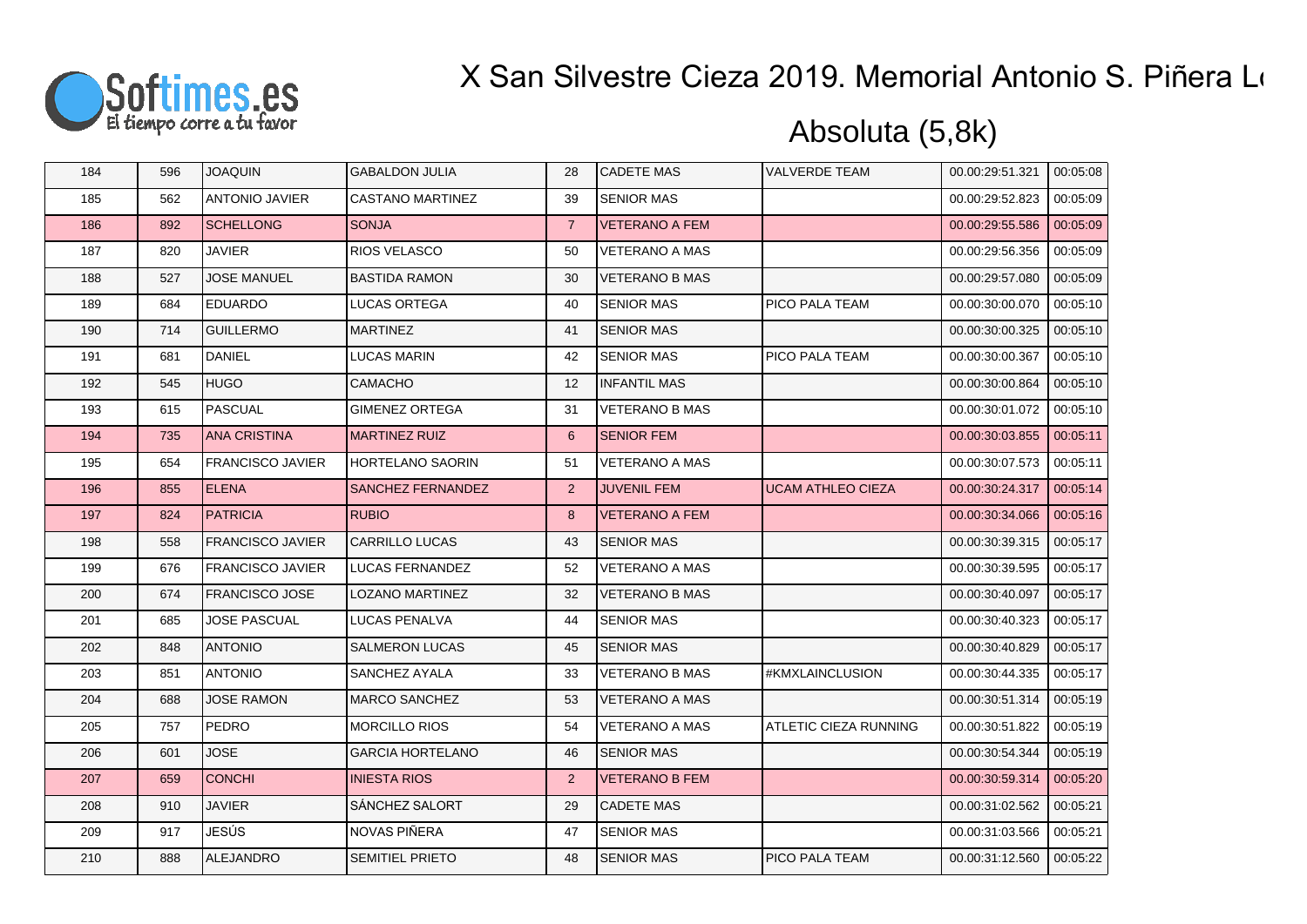

| 211 | 503 | <b>OSCAR</b>         | ABELLAN MARTINEZ          | 34                | <b>VETERANO B MAS</b> | A.D. ATLETISMO ABARAN       | 00.00:31:16.820 | 00:05:23 |
|-----|-----|----------------------|---------------------------|-------------------|-----------------------|-----------------------------|-----------------|----------|
| 212 | 682 | PL.                  | <b>LUCAS MARTINEZ</b>     | 3                 | <b>VETERANO B FEM</b> |                             | 00.00:31:17.066 | 00:05:23 |
| 213 | 915 | JOSÉ ANTONIO         | LOSA RÍOS                 | 35                | <b>VETERANO B MAS</b> |                             | 00.00:31:20.814 | 00:05:24 |
| 214 | 518 | <b>JAVIER</b>        | AROCA SANCHEZ             | 55                | <b>VETERANO A MAS</b> |                             | 00.00:31:22.814 | 00:05:24 |
| 215 | 941 | <b>PASCUAL</b>       | TURPÍN VILLEGAS           | 49                | <b>SENIOR MAS</b>     |                             | 00.00:31:26.068 | 00:05:25 |
| 216 | 942 | <b>JOAQUÍN</b>       | <b>MORENO EGEA</b>        | 56                | <b>VETERANO A MAS</b> |                             | 00.00:31:26.311 | 00:05:25 |
| 217 | 535 | <b>MIGUEL</b>        | <b>BERNAL PINERA</b>      | 36                | <b>VETERANO B MAS</b> |                             | 00.00:31:31.558 | 00:05:26 |
| 218 | 809 | <b>MARIA ANTONIA</b> | RAMIREZ VAZQUEZ           | $\overline{4}$    | <b>VETERANO B FEM</b> | <b>UCAM ATHLEO CIEZA</b>    | 00.00:31:32.081 | 00:05:26 |
| 219 | 722 | <b>SAMUEL</b>        | <b>MARTINEZ LUCAS</b>     | $12 \overline{ }$ | <b>JUVENIL MAS</b>    | <b>TRESCATORCEDIECISEIS</b> | 00.00:31:33.081 | 00:05:26 |
| 220 | 819 | <b>JOSE ENRIQUE</b>  | <b>RIOS MOROTE</b>        | 50                | <b>SENIOR MAS</b>     |                             | 00.00:31:33.328 | 00:05:26 |
| 221 | 794 | <b>ANTONIO</b>       | PEREZ MARTINEZ            | 57                | <b>VETERANO A MAS</b> |                             | 00.00:31:35.079 | 00:05:26 |
| 222 | 651 | <b>ANA</b>           | HERRERA MARTINEZ          | $5\phantom{.0}$   | <b>INFANTIL FEM</b>   |                             | 00.00:31:36.815 | 00:05:27 |
| 223 | 696 | <b>INES</b>          | <b>MARIN MARIN</b>        | 6                 | <b>INFANTIL FEM</b>   |                             | 00.00:31:38.103 | 00:05:27 |
| 224 | 929 | JOSÉ A°              | SALMERÓN GUARDIOLA        | 58                | <b>VETERANO A MAS</b> |                             | 00.00:31:39.622 | 00:05:27 |
| 225 | 628 | <b>RODRIGO</b>       | <b>GONZALEZ MARTINEZ</b>  | 59                | <b>VETERANO A MAS</b> | <b>TRESCATORCEDIECISEIS</b> | 00.00:31:40.103 | 00:05:27 |
| 226 | 678 | <b>MARIO</b>         | <b>LUCAS GARCIA</b>       | 51                | <b>SENIOR MAS</b>     | CD LOS TAPAOS               | 00.00:31:40.133 | 00:05:27 |
| 227 | 777 | <b>FRANCISCO</b>     | ORTIZ ANGOSTO             | 52                | <b>SENIOR MAS</b>     | LOS TAPAOS                  | 00.00:31:40.851 | 00:05:27 |
| 228 | 528 | MIGUEL ANGEL         | <b>BELDA CANO</b>         | 37                | <b>VETERANO B MAS</b> |                             | 00.00:31:58.055 | 00:05:30 |
| 229 | 877 | <b>JESUS</b>         | SAORIN LOPEZ              | 53                | <b>SENIOR MAS</b>     |                             | 00.00:32:00.312 | 00:05:31 |
| 230 | 876 | <b>JESUS</b>         | SAORIN GOMEZ              | 54                | <b>SENIOR MAS</b>     |                             | 00.00:32:00.560 | 00:05:31 |
| 231 | 703 | <b>MIGUEL</b>        | <b>MARIN RUIZ</b>         | 60                | <b>VETERANO A MAS</b> |                             | 00.00:32:01.581 | 00:05:31 |
| 232 | 611 | <b>JOSE</b>          | <b>GARGANTIEL ATIENZA</b> | 38                | <b>VETERANO B MAS</b> |                             | 00.00:32:02.080 | 00:05:31 |
| 233 | 913 | <b>NOELIA</b>        | <b>CABALLERO MOLINA</b>   | $\overline{7}$    | <b>SENIOR FEM</b>     |                             | 00.00:32:02.238 | 00:05:31 |
| 234 | 717 | <b>EDUARDO</b>       | <b>MARTINEZ GABALDON</b>  | 55                | <b>SENIOR MAS</b>     |                             | 00.00:32:04.075 | 00:05:31 |
| 235 | 566 | <b>SOFIA</b>         | <b>CONTRERAS HERRERA</b>  | 8                 | <b>SENIOR FEM</b>     |                             | 00.00:32:10.303 | 00:05:32 |
| 236 | 842 | <b>ANTONIO</b>       | SALINAS HURTADO           | 39                | <b>VETERANO B MAS</b> | AL RITMO DE LOS 40          | 00.00:32:10.803 | 00:05:32 |
| 237 | 871 | <b>FRANCISCO</b>     | SAORIN                    | 40                | <b>VETERANO B MAS</b> |                             | 00.00:32:11.053 | 00:05:32 |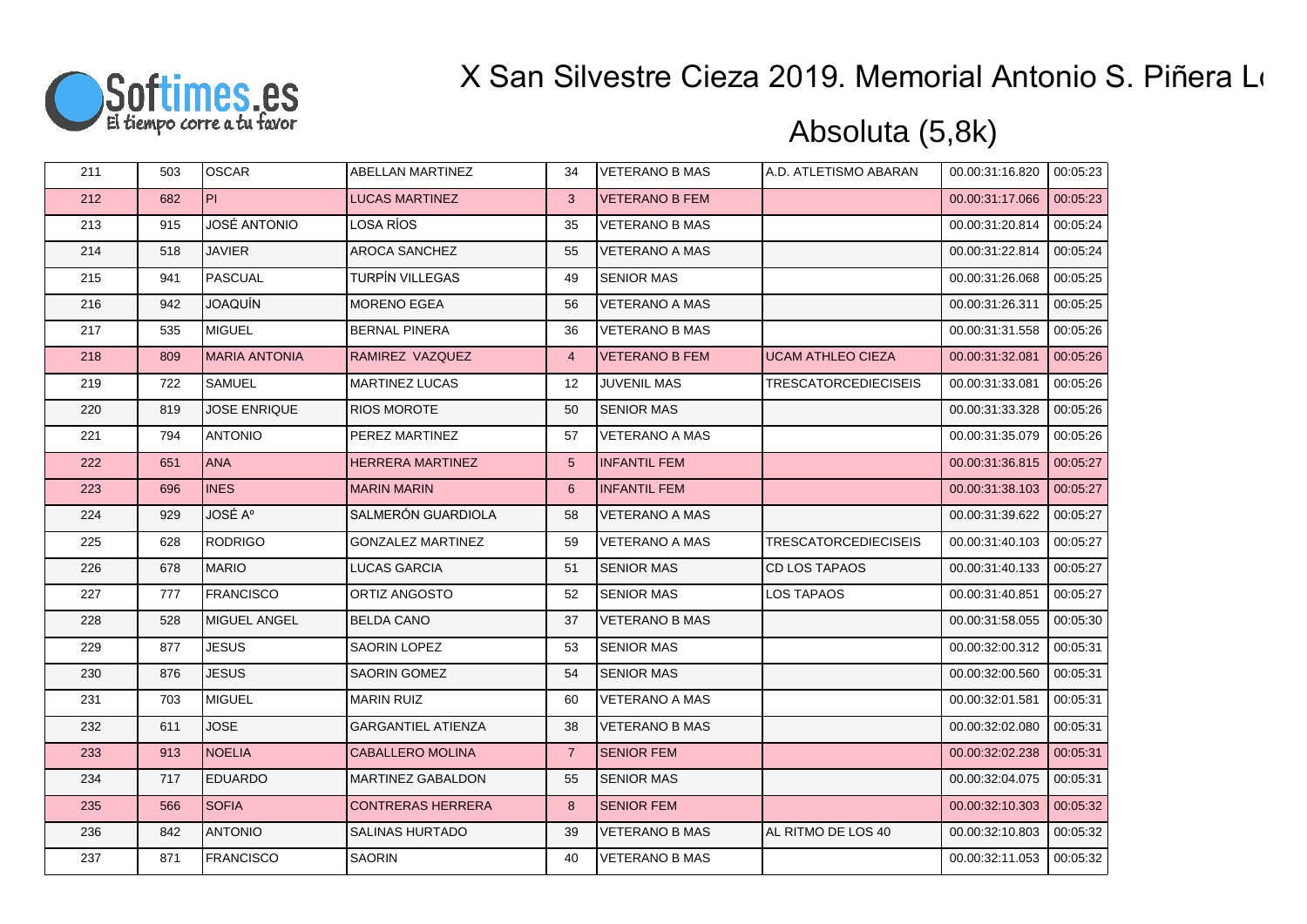

| 238 | 766 | RUBEN                   | <b>MOROTE MORCILLO</b>    | 61              | <b>VETERANO A MAS</b> | AL RITMO DE LOS 40       | 00.00:32:11.234 | 00:05:32 |
|-----|-----|-------------------------|---------------------------|-----------------|-----------------------|--------------------------|-----------------|----------|
| 239 | 532 | <b>JOSE MANUEL</b>      | BERNAL LUCAS              | 62              | <b>VETERANO A MAS</b> | AL RITMO DE LOS 40       | 00.00:32:11.568 | 00:05:33 |
| 240 | 568 | <b>FRANCISCO JAVIER</b> | <b>CONTRERAS TURPIN</b>   | 41              | <b>VETERANO B MAS</b> | AL RITMO DE LOS 40       | 00.00:32:11.745 | 00:05:33 |
| 241 | 826 | <b>JESUS</b>            | RUBIO MORATA              | 30              | <b>CADETE MAS</b>     | #KMXLAINCLUSION          | 00.00:32:13.101 | 00:05:33 |
| 242 | 547 | PABLO                   | CAMACHO JULIA             | 31              | <b>CADETE MAS</b>     |                          | 00.00:32:13.313 | 00:05:33 |
| 243 | 977 | JOSÉ PASCUAL            | PENALVA VILLA             | 63              | <b>VETERANO A MAS</b> |                          | 00.00:32:13.869 | 00:05:33 |
| 244 | 655 | <b>FRANCISCO</b>        | IBANEZ PINERA             | 32              | <b>CADETE MAS</b>     |                          | 00.00:32:19.307 | 00:05:34 |
| 245 | 695 | <b>FRANCISCO</b>        | <b>MARIN MARIN</b>        | 13              | <b>INFANTIL MAS</b>   |                          | 00.00:32:19.806 | 00:05:34 |
| 246 | 694 | ANTONIO JOSE            | <b>MARIN LOPEZ</b>        | 64              | <b>VETERANO A MAS</b> |                          | 00.00:32:20.563 | 00:05:34 |
| 247 | 807 | <b>MARIA</b>            | <b>QUIJADA PINAR</b>      | $5\overline{)}$ | <b>VETERANO B FEM</b> |                          | 00.00:32:22.066 | 00:05:34 |
| 248 | 526 | <b>CRISTOBAL</b>        | <b>BANOS MANOGIL</b>      | 42              | <b>VETERANO B MAS</b> |                          | 00.00:32:22.246 | 00:05:34 |
| 249 | 588 | <b>ALBERTO</b>          | FERNANDEZ MENDOZA         | 13              | <b>JUVENIL MAS</b>    |                          | 00.00:32:23.328 | 00:05:35 |
| 250 | 595 | <b>JESUS</b>            | <b>GABALDON GUARDIOLA</b> | 65              | <b>VETERANO A MAS</b> |                          | 00.00:32:24.073 | 00:05:35 |
| 251 | 594 | <b>EMILIANO</b>         | FERNANDEZ VILLALBA        | 43              | <b>VETERANO B MAS</b> |                          | 00.00:32:24.803 | 00:05:35 |
| 252 | 897 | <b>FRANCISCO JOSE</b>   | VALENZUELA RAMIREZ        | 56              | <b>SENIOR MAS</b>     |                          | 00.00:32:25.566 | 00:05:35 |
| 253 | 896 | <b>FERNANDO</b>         | VALENZUELA PELEGRIN       | 44              | <b>VETERANO B MAS</b> | <b>UCAM ATHLEO CIEZA</b> | 00.00:32:25.605 | 00:05:35 |
| 254 | 898 | <b>FERNANDO</b>         | VALENZUELA SUSARTE        | 66              | <b>VETERANO A MAS</b> |                          | 00.00:32:27.134 | 00:05:35 |
| 255 | 760 | MANUEL                  | MORENO BALSALOBRE         | 67              | <b>VETERANO A MAS</b> |                          | 00.00:32:28.310 | 00:05:35 |
| 256 | 747 | <b>PEDRO</b>            | <b>MOLINA MOLINA</b>      | 57              | <b>SENIOR MAS</b>     |                          | 00.00:32:29.089 | 00:05:36 |
| 257 | 608 | <b>VICTOR</b>           | <b>GARCIA ORTEGA</b>      | 68              | VETERANO A MAS        |                          | 00.00:32:29.306 | 00:05:36 |
| 258 | 687 | <b>ANDRES</b>           | MANCEBO CANTERO           | 69              | <b>VETERANO A MAS</b> |                          | 00.00:32:30.551 | 00:05:36 |
| 259 | 565 | ALEJANDRO               | <b>CONTRERAS GARCIA</b>   | 70              | <b>VETERANO A MAS</b> |                          | 00.00:32:38.561 | 00:05:37 |
| 260 | 955 | MIGUEL                  | YUSTE LUCAS               | 45              | <b>VETERANO B MAS</b> |                          | 00.00:32:39.307 | 00:05:37 |
| 261 | 543 | <b>JAVIER</b>           | CABALLERO SEGURA          | 71              | <b>VETERANO A MAS</b> |                          | 00.00:32:39.454 | 00:05:37 |
| 262 | 510 | <b>JOSE</b>             | ALVARADO MARCO            | 58              | <b>SENIOR MAS</b>     |                          | 00.00:32:40.049 | 00:05:37 |
| 263 | 636 | <b>CRISTIAN</b>         | <b>GUARDIOLA RIOS</b>     | 59              | <b>SENIOR MAS</b>     |                          | 00.00:32:45.298 | 00:05:38 |
| 264 | 689 | <b>MANUELA</b>          | <b>MARIN CANO</b>         | 6               | <b>VETERANO B FEM</b> |                          | 00.00:32:49.302 | 00:05:39 |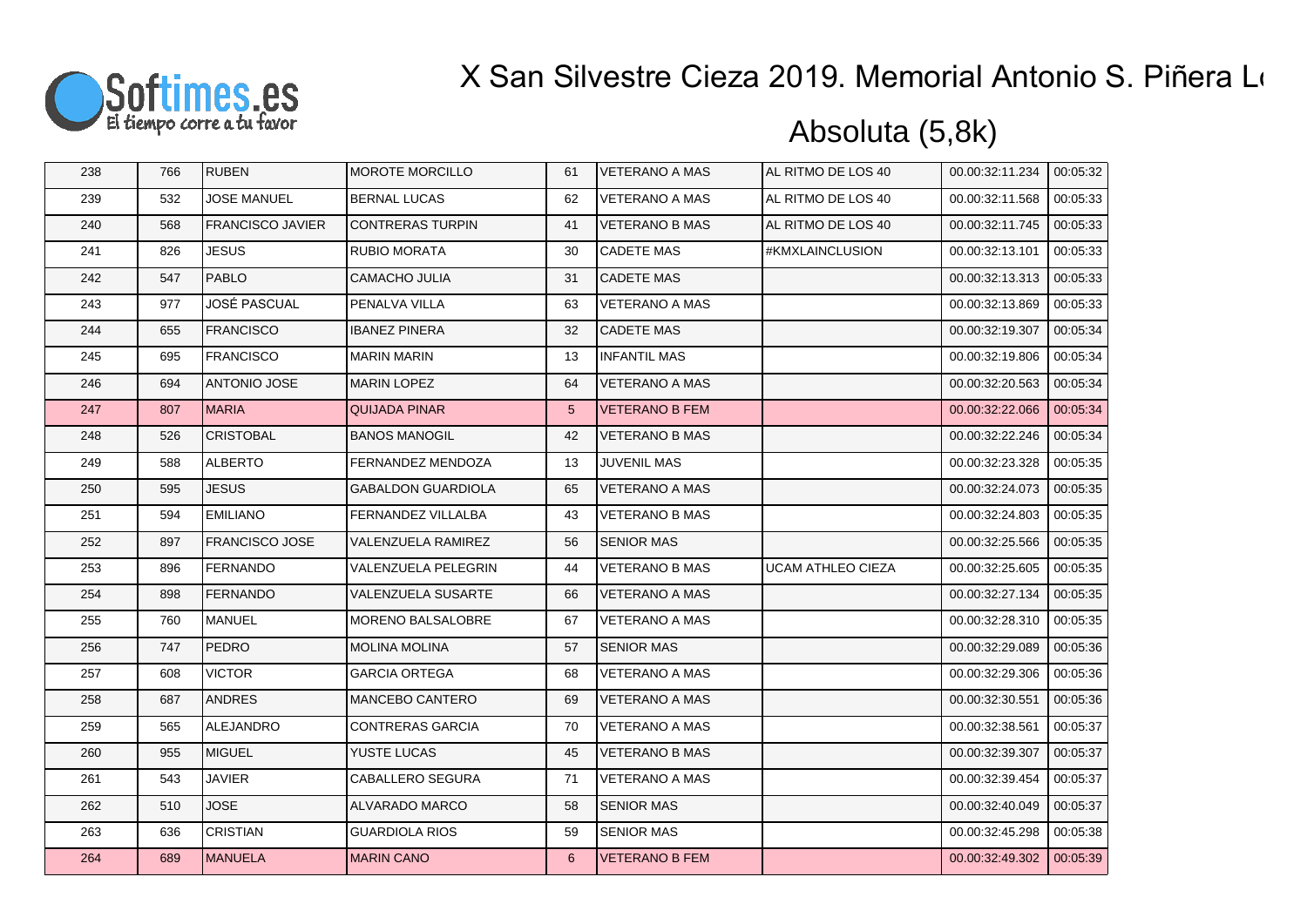

| 265 | 980 | <b>INÉS</b>             | <b>OLIVARES CAIGUELAS</b> | 9                 | <b>SENIOR FEM</b>     |                                           | 00.00:32:49.445 | 00:05:39 |
|-----|-----|-------------------------|---------------------------|-------------------|-----------------------|-------------------------------------------|-----------------|----------|
| 266 | 789 | <b>ROSA</b>             | PEINADO MARTINEZ          | $\overline{7}$    | <b>VETERANO B FEM</b> |                                           | 00.00:32:57.297 | 00:05:40 |
| 267 | 534 | <b>JOSE ANTONIO</b>     | <b>BERNAL PINERA</b>      | 72                | <b>VETERANO A MAS</b> |                                           | 00.00:32:57.809 | 00:05:41 |
| 268 | 600 | <b>JORGE</b>            | GARCIA BALSALOBRE         | 14                | <b>INFANTIL MAS</b>   | A.D. RUMBO FIJO CIEZA                     | 00.00:33:04.806 | 00:05:42 |
| 269 | 868 | <b>DAVID</b>            | SANTOS AROCA              | 33                | <b>CADETE MAS</b>     |                                           | 00.00:33:05.565 | 00:05:42 |
| 270 | 764 | <b>AGUEDA</b>           | <b>MORENO MARTINEZ</b>    | 9                 | <b>VETERANO A FEM</b> |                                           | 00.00:33:32.542 | 00:05:46 |
| 271 | 599 | <b>EMILIO JOSE</b>      | <b>GALINDO BERNAL</b>     | 60                | <b>SENIOR MAS</b>     | <b>GECA OJE</b>                           | 00.00:33:32.795 | 00:05:47 |
| 272 | 512 | <b>MARI CARMEN</b>      | <b>AROCA BALSALOBRE</b>   | 10                | <b>VETERANO A FEM</b> | O.J.E. CIEZA                              | 00.00:33:39.551 | 00:05:48 |
| 273 | 553 | <b>FRANCISCO JAVIER</b> | CANO VAZQUEZ              | 61                | <b>SENIOR MAS</b>     | O.J.E. CIEZA                              | 00.00:33:39.807 | 00:05:48 |
| 274 | 982 | <b>LUIS</b>             | PUERTAS GALINDO           | 15                | <b>INFANTIL MAS</b>   |                                           | 00.00:33:44.290 | 00:05:49 |
| 275 | 583 | <b>RAFAEL</b>           | FERNANDEZ GARCIA          | 16                | <b>INFANTIL MAS</b>   |                                           | 00.00:33:48.790 | 00:05:49 |
| 276 | 716 | <b>ANTONIO</b>          | <b>MARTINEZ BURLO</b>     | 17                | <b>INFANTIL MAS</b>   |                                           | 00.00:33:48.824 | 00:05:49 |
| 277 | 617 | <b>JAVIER</b>           | <b>GOMEZ GARCIA</b>       | 18                | <b>INFANTIL MAS</b>   |                                           | 00.00:33:49.040 | 00:05:49 |
| 278 | 616 | <b>FRANCISCO JOSE</b>   | <b>GOMEZ BALSALOBRE</b>   | 73                | <b>VETERANO A MAS</b> |                                           | 00.00:33:49.299 | 00:05:49 |
| 279 | 920 | <b>JOAQUINA</b>         | QUIJADA BUENDÍA           | 11                | <b>VETERANO A FEM</b> |                                           | 00.00:33:55.539 | 00:05:50 |
| 280 | 614 | ALEJANDRO               | <b>GIMENEZ LOPEZ</b>      | 74                | <b>VETERANO A MAS</b> | <b>CINCO COLINAS SPORT</b><br><b>CLUB</b> | 00.00:34:10.038 | 00:05:53 |
| 281 | 762 | <b>ANTONIO</b>          | <b>MORENO MARIN</b>       | 46                | <b>VETERANO B MAS</b> |                                           | 00.00:34:10.084 | 00:05:53 |
| 282 | 725 | <b>JERONIMO</b>         | <b>MARTINEZ MARIN</b>     | 47                | <b>VETERANO B MAS</b> | <b>CIEZA TRAIL</b>                        | 00.00:34:10.202 | 00:05:53 |
| 283 | 844 | <b>AGUSTIN</b>          | SALMERON HERNANDEZ        | 48                | <b>VETERANO B MAS</b> | <b>CIEZA TRAIL</b>                        | 00.00:34:10.332 | 00:05:53 |
| 284 | 669 | <b>ANTONIO JESUS</b>    | LOPEZ PINERA              | 49                | <b>VETERANO B MAS</b> |                                           | 00.00:34:11.291 | 00:05:53 |
| 285 | 571 | <b>ANTONIO JESUS</b>    | <b>DATO RUIZ</b>          | 50                | <b>VETERANO B MAS</b> |                                           | 00.00:34:11.528 | 00:05:53 |
| 286 | 770 | <b>ANTONIO ALBERTO</b>  | <b>MOYA MOROTE</b>        | 51                | <b>VETERANO B MAS</b> |                                           | 00.00:34:11.545 | 00:05:53 |
| 287 | 800 | <b>PASCUAL</b>          | PINERA LUCAS              | 52                | <b>VETERANO B MAS</b> |                                           | 00.00:34:11.553 | 00:05:53 |
| 288 | 620 | <b>QUITERIO</b>         | <b>GOMEZ MONTIEL</b>      | 53                | <b>VETERANO B MAS</b> |                                           | 00.00:34:11.804 | 00:05:53 |
| 289 | 712 | <b>CARLOS</b>           | MARIN-BLAZQUEZ GUIRAO     | 54                | <b>VETERANO B MAS</b> |                                           | 00.00:34:13.349 | 00:05:54 |
| 290 | 650 | PASCUALA                | <b>HERRERA LUCAS</b>      | $12 \overline{ }$ | <b>VETERANO A FEM</b> |                                           | 00.00:34:13.827 | 00:05:54 |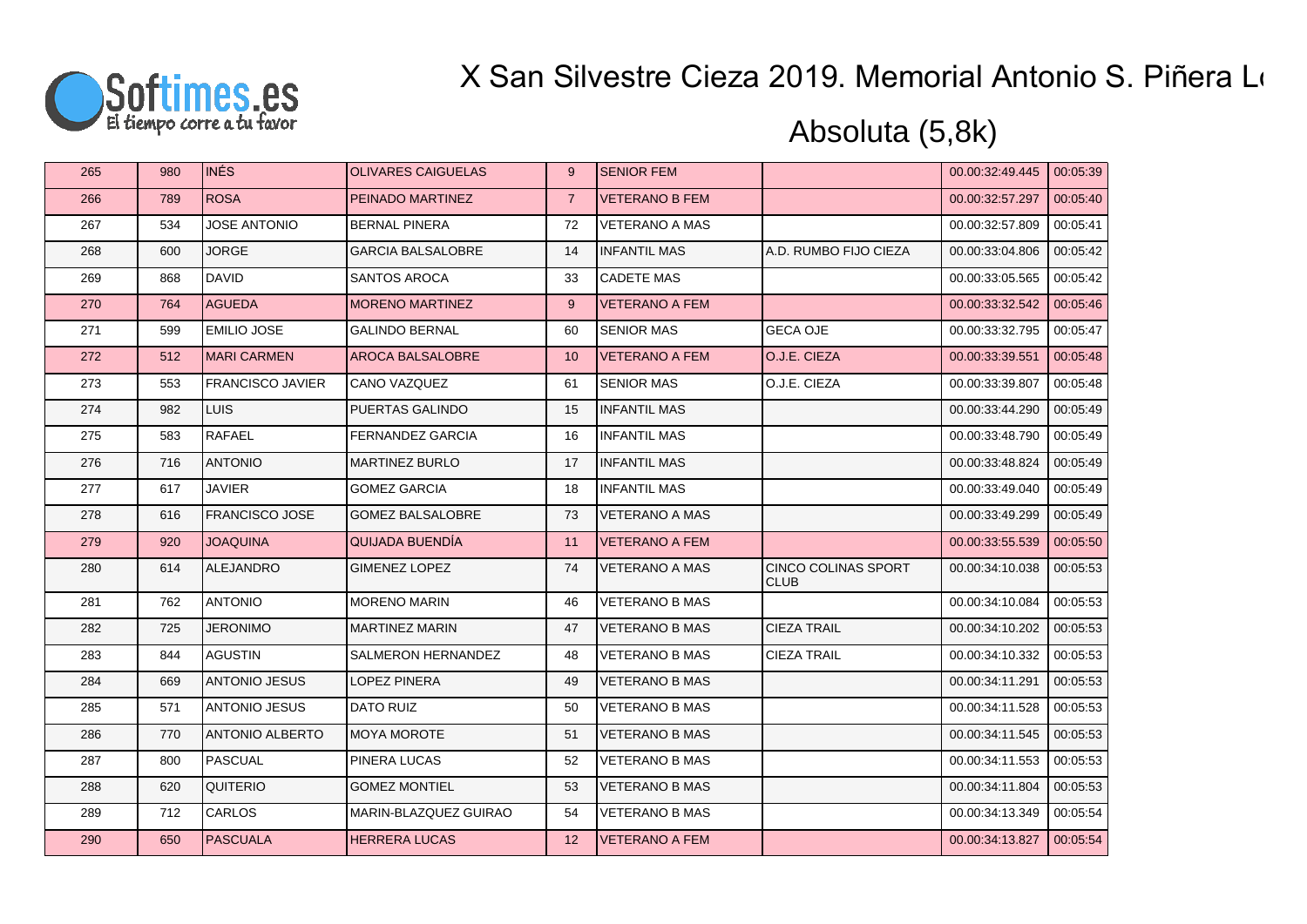

| 291 | 538 | PASCUALA               | <b>BLEDA MARIN</b>        | 13 | <b>VETERANO A FEM</b> |                      | 00.00:34:14.053 | 00:05:54 |
|-----|-----|------------------------|---------------------------|----|-----------------------|----------------------|-----------------|----------|
| 292 | 537 | <b>JUAN</b>            | <b>BLEDA MARIN</b>        | 75 | <b>VETERANO A MAS</b> |                      | 00.00:34:15.060 | 00:05:54 |
| 293 | 835 | <b>PEPA</b>            | <b>RUIZ MORCILLO</b>      | 8  | <b>VETERANO B FEM</b> |                      | 00.00:34:18.848 | 00:05:54 |
| 294 | 501 | <b>LIDIA</b>           | ABELLAN GUARDIOLA         | 9  | <b>VETERANO B FEM</b> |                      | 00.00.34:19.041 | 00:05:55 |
| 295 | 902 | <b>JOSE IGNACIO</b>    | <b>VILLA GARCIA</b>       | 76 | <b>VETERANO A MAS</b> |                      | 00.00:34:20.594 | 00:05:55 |
| 296 | 882 | ANDRES FELIPE          | SASTRE SANTOS             | 62 | <b>SENIOR MAS</b>     |                      | 00.00:34:21.538 | 00:05:55 |
| 297 | 561 | <b>ALVARO</b>          | <b>CASTANO MARIN</b>      | 63 | <b>SENIOR MAS</b>     |                      | 00.00:34:22.814 | 00:05:55 |
| 298 | 940 | <b>AURORA</b>          | <b>QUIJADA MORENO</b>     | 10 | <b>SENIOR FEM</b>     |                      | 00.00:34:26.845 | 00:05:56 |
| 299 | 939 | ANTONIO D.             | <b>RUIZ MORALES</b>       | 64 | <b>SENIOR MAS</b>     |                      | 00.00:34:27.827 | 00:05:56 |
| 300 | 633 | <b>MARIA DEL MAR</b>   | <b>GUARDIOLA CARRILLO</b> | 14 | <b>VETERANO A FEM</b> |                      | 00.00:34:30.539 | 00:05:56 |
| 301 | 719 | <b>JUAN ANGEL</b>      | MARTINEZ GUARDIOLA        | 77 | <b>VETERANO A MAS</b> |                      | 00.00:34:37.783 | 00:05:58 |
| 302 | 791 | <b>ARIADNA MARIA</b>   | PENALVA SALMERON          | 11 | <b>SENIOR FEM</b>     |                      | 00.00:34:38.568 | 00:05:58 |
| 303 | 769 | <b>PASCUAL</b>         | <b>MOTOS CORREDOR</b>     | 65 | <b>SENIOR MAS</b>     |                      | 00.00:34:39.316 | 00:05:58 |
| 304 | 852 | <b>JULIO</b>           | SANCHEZ BERMEJO           | 78 | <b>VETERANO A MAS</b> |                      | 00.00:34:45.782 | 00:05:59 |
| 305 | 845 | <b>MARIA DOLORES</b>   | <b>SALMERON LOPEZ</b>     | 10 | <b>VETERANO B FEM</b> |                      | 00.00:34:47.282 | 00:05:59 |
| 306 | 715 | <b>FRAN</b>            | <b>MARTINEZ</b>           | 66 | <b>SENIOR MAS</b>     |                      | 00.00:34:50.811 | 00:06:00 |
| 307 | 540 | <b>BORJA</b>           | <b>BUITRAGO LUCAS</b>     | 67 | <b>SENIOR MAS</b>     |                      | 00.00:34:51.049 | 00:06:00 |
| 308 | 781 | <b>ELENA AMPARO</b>    | <b>ORTIZ REAL</b>         | 12 | <b>SENIOR FEM</b>     |                      | 00.00:34:51.291 | 00:06:00 |
| 309 | 612 | <b>JOSE ANTONIO</b>    | <b>GAZQUEZ MILANES</b>    | 55 | <b>VETERANO B MAS</b> |                      | 00.00:34:52.580 | 00:06:00 |
| 310 | 930 | PEDRO ANTONIO          | LÓPEZ LÓPEZ               | 79 | <b>VETERANO A MAS</b> |                      | 00.00:34:56.283 | 00:06:01 |
| 311 | 878 | <b>JESUS FRANCISCO</b> | <b>SAORIN MARIN</b>       | 68 | <b>SENIOR MAS</b>     |                      | 00.00:35:08.779 | 00:06:03 |
| 312 | 837 | <b>ALBERTO</b>         | <b>RUIZ SALMERON</b>      | 69 | <b>SENIOR MAS</b>     |                      | 00.00:35:13.029 | 00:06:04 |
| 313 | 895 | <b>MANUEL ANGEL</b>    | VALENZUELA LOPEZ          | 70 | <b>SENIOR MAS</b>     | <b>DEPORTIVO MEP</b> | 00.00:35:15.805 | 00:06:04 |
| 314 | 668 | PEDRO GASPAR           | <b>LOPEZ PINERA</b>       | 71 | <b>SENIOR MAS</b>     | <b>DEPORTIVO MEP</b> | 00.00:35:16.788 | 00:06:04 |
| 315 | 885 | <b>CARLOS</b>          | SEMITIEL MORALES          | 72 | <b>SENIOR MAS</b>     | MEP DEPORTIVO        | 00.00:35:16.938 | 00:06:04 |
| 316 | 567 | <b>ANTONIO JOSE</b>    | <b>CONTRERAS MARIN</b>    | 73 | <b>SENIOR MAS</b>     | DEPORTIVO MEP        | 00.00:35:17.028 | 00:06:05 |
| 317 | 783 | <b>BORJA</b>           | <b>ORTIZ RUIZ</b>         | 74 | <b>SENIOR MAS</b>     | DEPORTIVO MEP        | 00.00:35:18.041 | 00:06:05 |
|     |     |                        |                           |    |                       |                      |                 |          |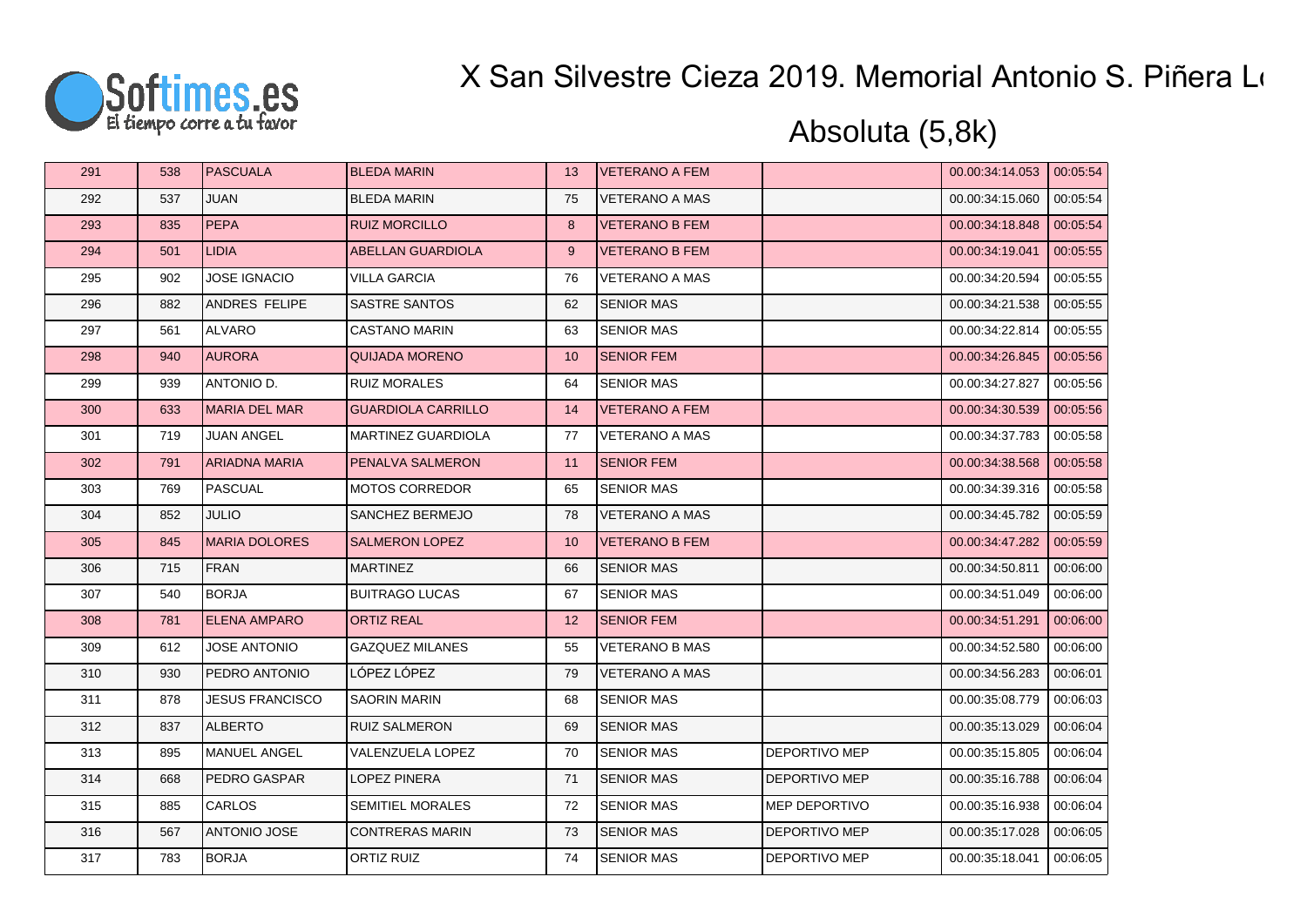

| 318 | 829 | <b>JUSTO FRANCISCO</b>  | <b>RUIZ LOPEZ</b>         | 75 | <b>SENIOR MAS</b>     | <b>DEPORTIVO MEP</b> | 00.00:35:18.193 | 00:06:05 |
|-----|-----|-------------------------|---------------------------|----|-----------------------|----------------------|-----------------|----------|
| 319 | 894 | <b>JOSE LUIS</b>        | VALENZUELA BUENDIA        | 56 | <b>VETERANO B MAS</b> | <b>DEPORTIVO MEP</b> | 00.00:35:19.265 | 00:06:05 |
| 320 | 754 | <b>SERGIO</b>           | <b>MORCILLO BUITRAGO</b>  | 76 | <b>SENIOR MAS</b>     | <b>DEPORTIVO MEP</b> | 00.00:35:19.301 | 00:06:05 |
| 321 | 723 | <b>RUBEN</b>            | <b>MARTINEZ LUCAS</b>     | 77 | <b>SENIOR MAS</b>     | DEPORTIVO MEP        | 00.00:35:20.265 | 00:06:05 |
| 322 | 890 | <b>DOELYS LUCIA</b>     | <b>SILVA PAZ</b>          | 15 | <b>VETERANO A FEM</b> |                      | 00.00:35:21.622 | 00:06:05 |
| 323 | 908 | <b>FERNANDO</b>         | YUSTE NAVARRO             | 78 | <b>SENIOR MAS</b>     |                      | 00.00:35:22.301 | 00:06:05 |
| 324 | 513 | <b>MARIA FRANCISCA</b>  | <b>AROCA GUARDIOLA</b>    | 16 | <b>VETERANO A FEM</b> |                      | 00.00:35:22.605 | 00:06:05 |
| 325 | 642 | <b>MARIA</b>            | <b>GUIRAO CARRILLO</b>    | 13 | <b>SENIOR FEM</b>     |                      | 00.00:35:27.295 | 00:06:06 |
| 326 | 721 | <b>MARIA</b>            | <b>MARTINEZ HERNANDEZ</b> | 11 | <b>VETERANO B FEM</b> |                      | 00.00:35:57.022 | 00:06:11 |
| 327 | 889 | <b>JUAN</b>             | <b>SEMITIEL SAORIN</b>    | 80 | <b>VETERANO A MAS</b> |                      | 00.00:35:58.532 | 00:06:12 |
| 328 | 802 | ANTONIO JOAQUIN         | <b>PINERA MARIN</b>       | 79 | <b>SENIOR MAS</b>     |                      | 00.00.36.04.801 | 00:06:13 |
| 329 | 733 | <b>JOAQUIN</b>          | <b>MARTINEZ PARRA</b>     | 57 | <b>VETERANO B MAS</b> |                      | 00.00:36:07.522 | 00:06:13 |
| 330 | 771 | <b>JOSE FABIAN</b>      | <b>MUNOZ ORTEGA</b>       | 58 | <b>VETERANO B MAS</b> |                      | 00.00:36:08.026 | 00:06:13 |
| 331 | 745 | <b>TAMARA</b>           | <b>MINANO GIL</b>         | 14 | <b>SENIOR FEM</b>     |                      | 00.00:36:08.529 | 00:06:13 |
| 332 | 900 | <b>FRANCISCO JAVIER</b> | VAZQUEZ PINERA            | 81 | <b>VETERANO A MAS</b> |                      | 00.00:36:08.662 | 00:06:13 |
| 333 | 729 | <b>SONIA</b>            | <b>MARTINEZ MINANO</b>    | 15 | <b>SENIOR FEM</b>     |                      | 00.00:36:08.868 | 00:06:13 |
| 334 | 509 | <b>INMACULADA</b>       | <b>ALPANEZ MARTINEZ</b>   | 16 | <b>SENIOR FEM</b>     |                      | 00.00:36:21.270 | 00:06:16 |
| 335 | 579 | MARIA JOSE              | <b>EGEA LUCAS</b>         | 17 | <b>SENIOR FEM</b>     |                      | 00.00:36:23.049 | 00:06:16 |
| 336 | 734 | <b>JOAQUIN</b>          | <b>MARTINEZ PINO</b>      | 82 | <b>VETERANO A MAS</b> |                      | 00.00:36:23.796 | 00:06:16 |
| 337 | 647 | <b>MARTA</b>            | <b>HERRERA BUITRAGO</b>   | 18 | <b>SENIOR FEM</b>     |                      | 00.00:36:24.550 | 00:06:16 |
| 338 | 899 | <b>FUENSANTA</b>        | <b>VAZQUEZ CARRILLO</b>   | 17 | <b>VETERANO A FEM</b> |                      | 00.00:36:25.309 | 00:06:16 |
| 339 | 709 | <b>LUIS</b>             | <b>MARIN VAZQUEZ</b>      | 80 | <b>SENIOR MAS</b>     | <b>GECA OJE</b>      | 00.00:36:31.018 | 00:06:17 |
| 340 | 744 | MELBA                   | <b>MINANO BLEDA</b>       | 18 | <b>VETERANO A FEM</b> | <b>GECA OJE</b>      | 00.00:36:32.271 | 00:06:17 |
| 341 | 814 | <b>DIEGO</b>            | <b>RIOS</b>               | 83 | <b>VETERANO A MAS</b> | <b>GECA OJE</b>      | 00.00:36:32.546 | 00:06:18 |
| 342 | 817 | PEDRO                   | <b>RIOS GARCIA</b>        | 84 | <b>VETERANO A MAS</b> | <b>GECA OJE</b>      | 00.00:36:32.805 | 00:06:18 |
| 343 | 936 | <b>CARMEN</b>           | RODRÍGUEZ PÉREZ           | 19 | <b>VETERANO A FEM</b> |                      | 00.00:36:33.585 | 00:06:18 |
| 344 | 903 | MARIA                   | <b>VILLA SENAS</b>        | 20 | <b>VETERANO A FEM</b> |                      | 00.00:36:33.810 | 00:06:18 |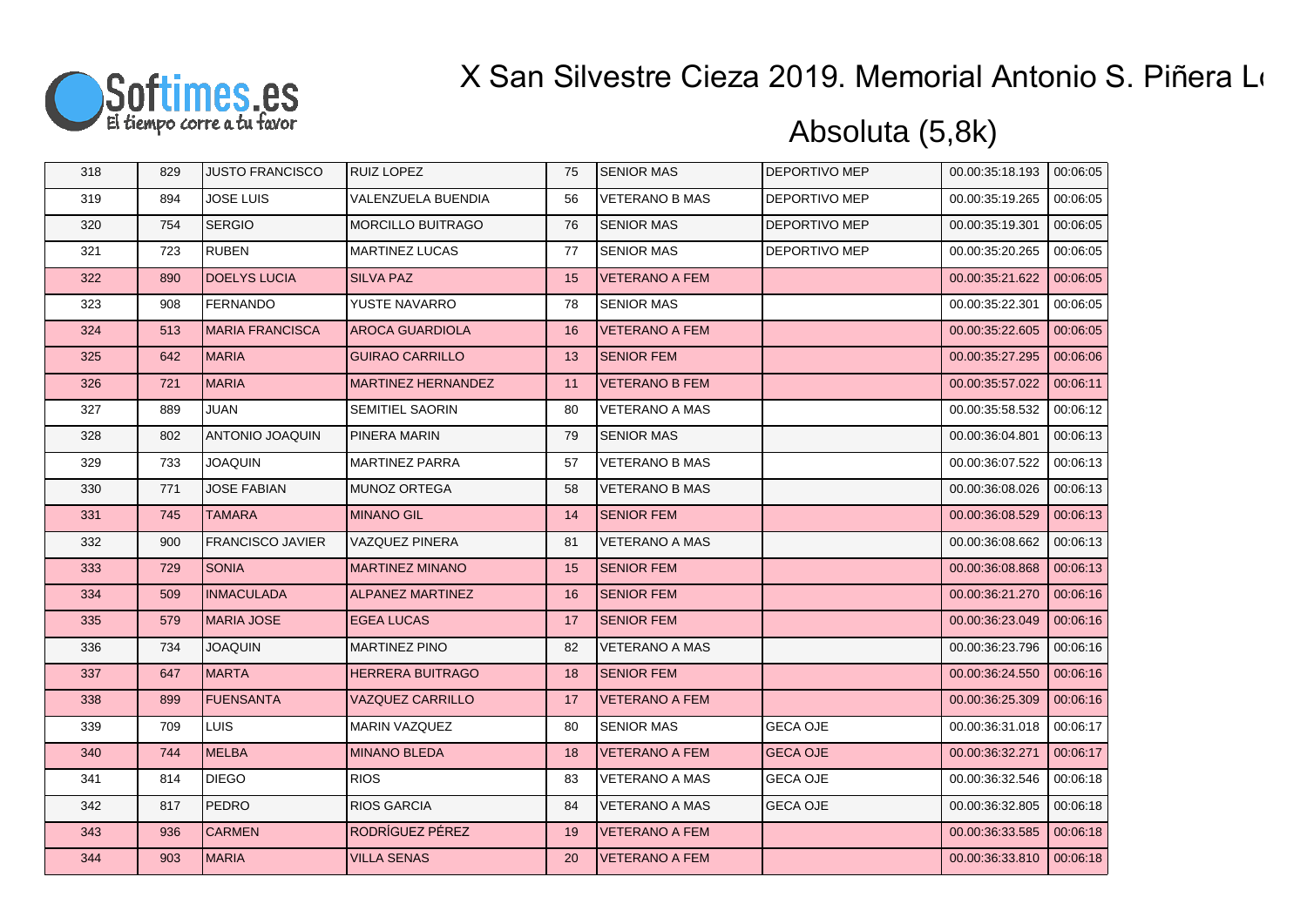

| 345 | 504 | JULIAN                  | AGUILERA HERMOSILLA       | 59             | <b>VETERANO B MAS</b> |                                      | 00.00:36:34.040 | 00:06:18 |
|-----|-----|-------------------------|---------------------------|----------------|-----------------------|--------------------------------------|-----------------|----------|
| 346 | 530 | M. ESPERANZA            | <b>BERMEJO ORTIZ</b>      | 21             | <b>VETERANO A FEM</b> |                                      | 00.00:36:40.517 | 00:06:19 |
| 347 | 784 | <b>JORGE</b>            | PAGAN ORTIZ               | 85             | <b>VETERANO A MAS</b> |                                      | 00.00:36:41.017 | 00:06:19 |
| 348 | 879 | <b>SERGIO</b>           | <b>SAORIN MARTINEZ</b>    | 81             | <b>SENIOR MAS</b>     |                                      | 00.00:36:41.527 | 00:06:19 |
| 349 | 626 | <b>MARIA</b>            | <b>GONZALEZ CANOVAS</b>   | 19             | <b>SENIOR FEM</b>     |                                      | 00.00:36:42.536 | 00:06:19 |
| 350 | 742 | <b>JUAN PABLO</b>       | <b>MEGIAS LOPEZ</b>       | 82             | <b>SENIOR MAS</b>     | PORTAZGO TRAIL                       | 00.00:36:43.579 | 00:06:19 |
| 351 | 632 | <b>MARIA JOSEFA</b>     | <b>GUARDIOLA BUITRAGO</b> | 20             | <b>SENIOR FEM</b>     |                                      | 00.00:36:51.018 | 00:06:21 |
| 352 | 741 | <b>MARIA DOLORES</b>    | <b>MEGIAS LOPEZ</b>       | 12             | <b>VETERANO B FEM</b> |                                      | 00.00:36:56.015 | 00:06:22 |
| 353 | 863 | <b>ISABEL</b>           | SANCHEZ SANCHEZ           | 13             | <b>VETERANO B FEM</b> |                                      | 00.00:36:57.265 | 00:06:22 |
| 354 | 542 | <b>JOAQUIN</b>          | CABALLERO SEGURA          | 83             | <b>SENIOR MAS</b>     |                                      | 00.00:36:59.775 | 00:06:22 |
| 355 | 670 | PASCUAL                 | LOPEZ SANCHEZ             | 84             | <b>SENIOR MAS</b>     |                                      | 00.00:37:02.530 | 00:06:23 |
| 356 | 788 | <b>FRANCISCO JAVIER</b> | PARDO BALIBREA            | 85             | <b>SENIOR MAS</b>     |                                      | 00.00:37:02.561 | 00:06:23 |
| 357 | 782 | <b>MARTA</b>            | <b>ORTIZ ROJAS</b>        | $\overline{2}$ | <b>CADETE FEM</b>     |                                      | 00.00:37:24.761 | 00:06:27 |
| 358 | 792 | <b>JOSE</b>             | PENALVA VILLEGAS          | 60             | <b>VETERANO B MAS</b> |                                      | 00.00:37:32.260 | 00:06:28 |
| 359 | 546 | <b>ANTONIO</b>          | <b>CAMACHO AVILES</b>     | 61             | <b>VETERANO B MAS</b> |                                      | 00.00:37:37.259 | 00:06:29 |
| 360 | 751 | <b>JOSE JESUS</b>       | <b>MONTIEL YELO</b>       | 86             | <b>SENIOR MAS</b>     |                                      | 00.00:37:41.784 | 00:06:29 |
| 361 | 785 | <b>JOSUE</b>            | PAGAN ORTIZ               | 87             | <b>SENIOR MAS</b>     | UNIVERSIDAD POLITECNICA<br>DE MADRID | 00.00:37:42.271 | 00:06:30 |
| 362 | 746 | <b>PRISCILA</b>         | <b>MOLINA GOMEZ</b>       | 21             | <b>SENIOR FEM</b>     |                                      | 00.00:37:47.262 | 00:06:30 |
| 363 | 841 | <b>MARIA JOSE</b>       | <b>SALINAS CANO</b>       | 22             | <b>VETERANO A FEM</b> |                                      | 00.00:37:52.258 | 00:06:31 |
| 364 | 828 | <b>JESUS CARLOS</b>     | <b>RUIZ GOMEZ</b>         | 88             | <b>SENIOR MAS</b>     |                                      | 00.00:38:07.506 | 00:06:34 |
| 365 | 984 | <b>PABLO</b>            | PUERTAS GARCÍA            | 62             | <b>VETERANO B MAS</b> |                                      | 00.00:38:08.538 | 00:06:34 |
| 366 | 663 | Mª JOSE                 | LOPEZ GIMENEZ             | 14             | <b>VETERANO B FEM</b> |                                      | 00.00:38:32.502 | 00:06:38 |
| 367 | 797 | <b>ANA MARIA</b>        | PEREZ MORCILLO            | 15             | <b>VETERANO B FEM</b> |                                      | 00.00:38:32.762 | 00:06:38 |
| 368 | 773 | <b>PASCUAL</b>          | <b>OLIVARES LUCAS</b>     | 63             | <b>VETERANO B MAS</b> |                                      | 00.00:38:33.755 | 00:06:38 |
| 369 | 811 | <b>OSCAR</b>            | <b>RAMON MENDIGUCHIA</b>  | 34             | <b>CADETE MAS</b>     |                                      | 00.00:38:34.530 | 00:06:39 |
| 370 | 810 | <b>JOSE MANUEL</b>      | <b>RAMON CANO</b>         | 64             | <b>VETERANO B MAS</b> |                                      | 00.00:38:36.022 | 00:06:39 |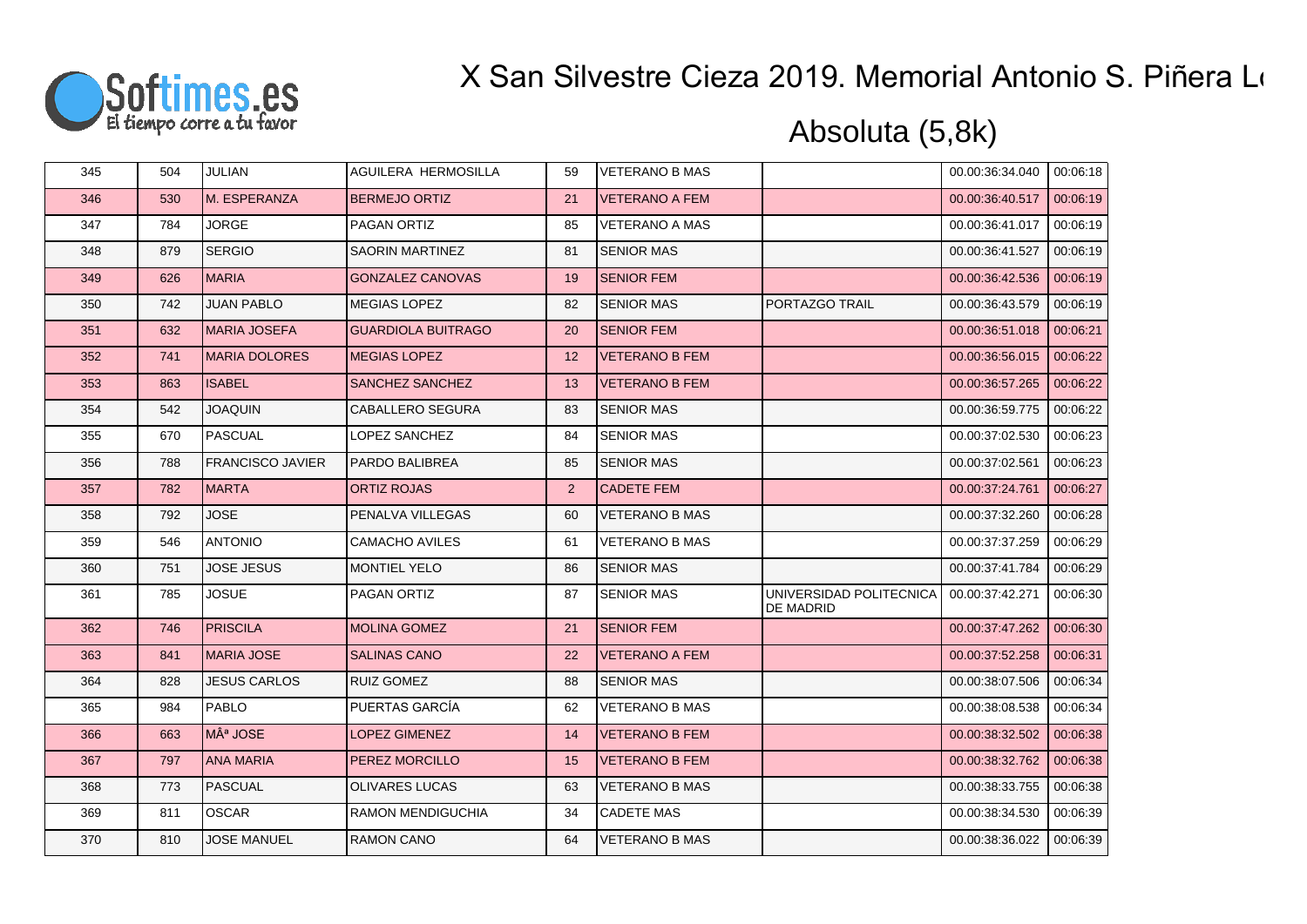

| 371 | 720 | <b>AMPARO</b>        | <b>MARTINEZ GUARDIOLA</b> | 23             | <b>VETERANO A FEM</b> |                              | 00.00:38:39.751 | 00:06:39 |
|-----|-----|----------------------|---------------------------|----------------|-----------------------|------------------------------|-----------------|----------|
| 372 | 838 | <b>IMARIA JOSE</b>   | <b>RUIZ TERUEL</b>        | 22             | <b>SENIOR FEM</b>     | <b>CIEZAPS PARAOLIMPICOS</b> | 00.00:38:40.253 | 00:06:40 |
| 373 | 779 | <b>MANUEL</b>        | ORTIZ LOPEZ               | 86             | <b>VETERANO A MAS</b> |                              | 00.00:38:45.039 | 00:06:40 |
| 374 | 823 | <b>MARIA PILAR</b>   | <b>ROJAS ORTIZ</b>        | 24             | <b>VETERANO A FEM</b> |                              | 00.00:38:45.264 | 00:06:40 |
| 375 | 727 | <b>SOLANGEL</b>      | <b>MARTINEZ MARIN</b>     | 25             | <b>VETERANO A FEM</b> |                              | 00.00:38:46.539 | 00:06:41 |
| 376 | 749 | <b>PIEDAD</b>        | <b>MONTEAGUDO MILANES</b> | 16             | <b>VETERANO B FEM</b> |                              | 00.00:38:47.764 | 00:06:41 |
| 377 | 624 | MARI CRUZ            | <b>GOMEZ YUSTE</b>        | 26             | <b>VETERANO A FEM</b> |                              | 00.00:38:48.276 | 00:06:41 |
| 378 | 856 | <b>ALFREDO</b>       | SANCHEZ GUIRAO            | 19             | <b>INFANTIL MAS</b>   |                              | 00.00:38:50.513 | 00:06:41 |
| 379 | 825 | <b>TOMAS ANTONIO</b> | RUBIO CARRILLO            | 65             | VETERANO B MAS        | #KMXLAINCLUSION              | 00.00:38:51.255 | 00:06:41 |
| 380 | 539 | <b>ANTONIO</b>       | <b>BUITRAGO AYALA</b>     | 66             | <b>VETERANO B MAS</b> | <b>CIEZA TRAIL</b>           | 00.00:38:52.520 | 00:06:42 |
| 381 | 555 | <b>ESTHER</b>        | <b>CANOVAS CORTES</b>     | 17             | <b>VETERANO B FEM</b> | <b>GRUPO ALCARAZ</b>         | 00.00:39:06.758 | 00:06:44 |
| 382 | 551 | <b>JOSE</b>          | <b>CANO HERNANDEZ</b>     | 67             | <b>VETERANO B MAS</b> | <b>JMC</b>                   | 00.00:39:07.036 | 00:06:44 |
| 383 | 911 | <b>JUAN</b>          | GIMÉNEZ MOYA              | 20             | <b>INFANTIL MAS</b>   |                              | 00.00:39:14.997 | 00:06:46 |
| 384 | 705 | ALEJANDRO            | <b>MARIN SALMERON</b>     | 89             | <b>SENIOR MAS</b>     |                              | 00.00:39:15.159 | 00:06:46 |
| 385 | 926 | <b>NANI</b>          | SALMERÓN LÓPEZ            | 18             | <b>VETERANO B FEM</b> |                              | 00.00:39:20.496 | 00:06:46 |
| 386 | 854 | <b>ALFREDO</b>       | SANCHEZ COMAS             | 68             | <b>VETERANO B MAS</b> |                              | 00.00:39:31.017 | 00:06:48 |
| 387 | 643 | <b>ESTHER</b>        | <b>HARO GONZALEZ</b>      | $\overline{7}$ | <b>INFANTIL FEM</b>   |                              | 00.00:39:34.011 | 00:06:49 |
| 388 | 983 | LUCÍA                | PUERTAS GALINDO           | 3              | <b>CADETE FEM</b>     |                              | 00.00:39:47.246 | 00:06:51 |
| 389 | 736 | <b>JOSE</b>          | <b>MARTINEZ SAORIN</b>    | 69             | <b>VETERANO B MAS</b> | <b>PAH</b>                   | 00.00:39:48.023 | 00:06:51 |
| 390 | 625 | <b>SONIA</b>         | <b>GONZALEZ ARCOS</b>     | 27             | <b>VETERANO A FEM</b> |                              | 00.00:39:59.745 | 00:06:53 |
| 391 | 627 | <b>ELENA</b>         | <b>GONZALEZ GARRO</b>     | 28             | <b>VETERANO A FEM</b> |                              | 00.00:40:00.496 | 00:06:53 |
| 392 | 699 | <b>MARIA ESTELA</b>  | <b>MARIN MORENO</b>       | 29             | <b>VETERANO A FEM</b> |                              | 00.00:40:00.649 | 00:06:53 |
| 393 | 701 | <b>MARIA PIEDAD</b>  | <b>MARIN NAVARRO</b>      | 30             | <b>VETERANO A FEM</b> |                              | 00.00:40:00.830 | 00:06:53 |
| 394 | 968 | <b>ALBA</b>          | <b>GIMÉNEZ VILLA</b>      | $\mathbf{3}$   | <b>JUVENIL FEM</b>    |                              | 00.00:40:09.240 | 00:06:55 |
| 395 | 570 | <b>SOFIA</b>         | DATO GOMEZ                | 8              | <b>INFANTIL FEM</b>   |                              | 00.00:40:23.238 | 00:06:57 |
| 396 | 976 | <b>CARMEN</b>        | PASTOR SALMERÓN           | 23             | <b>SENIOR FEM</b>     |                              | 00.00:40:41.985 | 00:07:01 |
| 397 | 975 | <b>ENCARNA</b>       | SALMERÓN RODRÍGUEZ        | 19             | <b>VETERANO B FEM</b> |                              | 00.00:40:42.245 | 00:07:01 |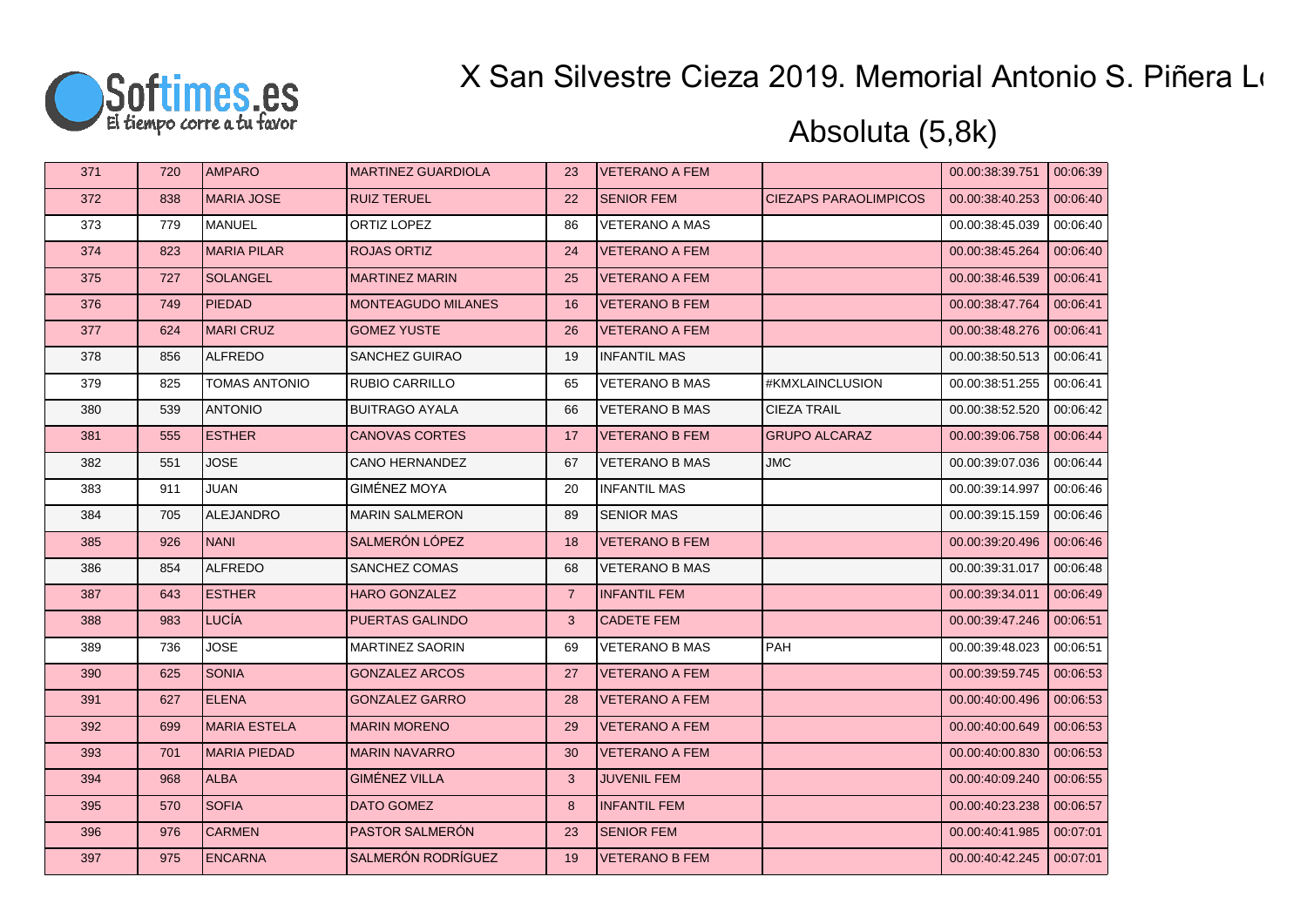

| 398 | 772 | <b>CRISTINA</b>         | <b>MUNTANE PUEYO</b>        | 31             | <b>VETERANO A FEM</b> |                    | 00.00:40:45.499 | 00:07:01 |
|-----|-----|-------------------------|-----------------------------|----------------|-----------------------|--------------------|-----------------|----------|
| 399 | 554 | <b>AGUSTIN</b>          | <b>CANO VERDEJO</b>         | 87             | <b>VETERANO A MAS</b> |                    | 00.00:40:45.755 | 00:07:01 |
| 400 | 967 | Mª DOLORES              | <b>GUARDIOLA LÓPEZ</b>      | 32             | <b>VETERANO A FEM</b> |                    | 00.00:41:30.744 | 00:07:09 |
| 401 | 966 | <b>FRANCISCO</b>        | PÉREZ RODRÍGUEZ             | 70             | <b>VETERANO B MAS</b> |                    | 00.00:41:31.728 | 00:07:09 |
| 402 | 821 | <b>MIRIAM</b>           | <b>ROJAS MARTINEZ</b>       | 9              | <b>INFANTIL FEM</b>   |                    | 00.00:41:32.274 | 00:07:09 |
| 403 | 886 | <b>FRANCISCO</b>        | SEMITIEL ORTEGA             | 71             | <b>VETERANO B MAS</b> |                    | 00.00:41:33.998 | 00:07:09 |
| 404 | 822 | <b>MANUEL</b>           | ROJAS ORTIZ                 | 72             | <b>VETERANO B MAS</b> |                    | 00.00:41:34.253 | 00:07:10 |
| 405 | 730 | <b>MARIA ANGELES</b>    | <b>MARTINEZ MINANO</b>      | 24             | <b>SENIOR FEM</b>     |                    | 00.00:41:37.730 | 00:07:10 |
| 406 | 711 | <b>MARIA CONCEPCION</b> | <b>MARIN YUSTE</b>          | $\overline{4}$ | <b>JUVENIL FEM</b>    |                    | 00.00:41:37.978 | 00:07:10 |
| 407 | 692 | <b>ADRIAN</b>           | <b>MARIN HERNANDEZ</b>      | 90             | <b>SENIOR MAS</b>     |                    | 00.00:41:39.742 | 00:07:10 |
| 408 | 653 | <b>RUDI</b>             | HORTELANO AROCA             | 88             | <b>VETERANO A MAS</b> |                    | 00.00:41:59.993 | 00:07:14 |
| 409 | 884 | <b>CRISTINA</b>         | <b>SEMITIEL MARIN</b>       | 33             | <b>VETERANO A FEM</b> |                    | 00.00:42:00.485 | 00:07:14 |
| 410 | 607 | <b>MARIA</b>            | <b>GARCIA MORATA</b>        | 25             | <b>SENIOR FEM</b>     |                    | 00.00:42:06.474 | 00:07:15 |
| 411 | 706 | IMARIA EUGENIA          | <b>MARIN SANCHEZ</b>        | 34             | <b>VETERANO A FEM</b> |                    | 00.00:42:07.485 | 00:07:15 |
| 412 | 931 | <b>MARÍA</b>            | ABELLÁN MARÍN               | 10             | <b>INFANTIL FEM</b>   |                    | 00.00:42:12.974 | 00:07:16 |
| 413 | 523 | <b>MARIA CECILIA</b>    | <b>BALLESTEROS MARTINEZ</b> | 35             | <b>VETERANO A FEM</b> |                    | 00.00:42:20.989 | 00:07:18 |
| 414 | 533 | <b>IRENE</b>            | <b>BERNAL MOTOS</b>         | $\overline{4}$ | <b>CADETE FEM</b>     |                    | 00.00:44:19.707 | 00:07:38 |
| 415 | 987 | F° JOSÉ                 | ALFARO PALAZÓN              | 89             | <b>VETERANO A MAS</b> |                    | 00.00:44:23.484 | 00:07:39 |
| 416 | 932 | <b>IRENE</b>            | <b>ROS FERNÁNDEZ</b>        | 11             | <b>INFANTIL FEM</b>   |                    | 00.00:44:27.705 | 00:07:39 |
| 417 | 666 | <b>ELVIRA</b>           | LOPEZ LUCAS                 | 20             | <b>VETERANO B FEM</b> | <b>CIEZA TRAIL</b> | 00.00:44:44.213 | 00:07:42 |
| 418 | 544 | <b>INES</b>             | <b>CABRERA PARRA</b>        | 36             | <b>VETERANO A FEM</b> | <b>CIEZA TRAIL</b> | 00.00:44:45.211 | 00:07:42 |
| 419 | 790 | <b>MARISOL</b>          | PENALVA MARIN               | 37             | <b>VETERANO A FEM</b> | <b>CIEZA TRAIL</b> | 00.00:44:45.484 | 00:07:43 |
| 420 | 933 | LAURA M <sup>a</sup>    | ORTEGA CHICLANO             | 38             | <b>VETERANO A FEM</b> |                    | 00.00:44:46.916 | 00:07:43 |
| 421 | 973 | M <sup>a</sup> PIEDAD   | SEGURA MARTÍNEZ             | 39             | <b>VETERANO A FEM</b> |                    | 00.00:44:47.484 | 00:07:43 |
| 422 | 859 | <b>CLARA</b>            | <b>SANCHEZ RIOS</b>         | 40             | <b>VETERANO A FEM</b> | <b>CIEZA TRAIL</b> | 00.00:44:47.733 | 00:07:43 |
| 423 | 924 | PURIFICACIÓN            | <b>MÉNDEZ SOLER</b>         | 21             | <b>VETERANO B FEM</b> |                    | 00.00:44:48.955 | 00:07:43 |
| 424 | 637 | MARIA DEL MAR           | <b>GUARDIOLA SALMERON</b>   | 41             | <b>VETERANO A FEM</b> | <b>CIEZA TRAIL</b> | 00.00:44:49.520 | 00:07:43 |
|     |     |                         |                             |                |                       |                    |                 |          |